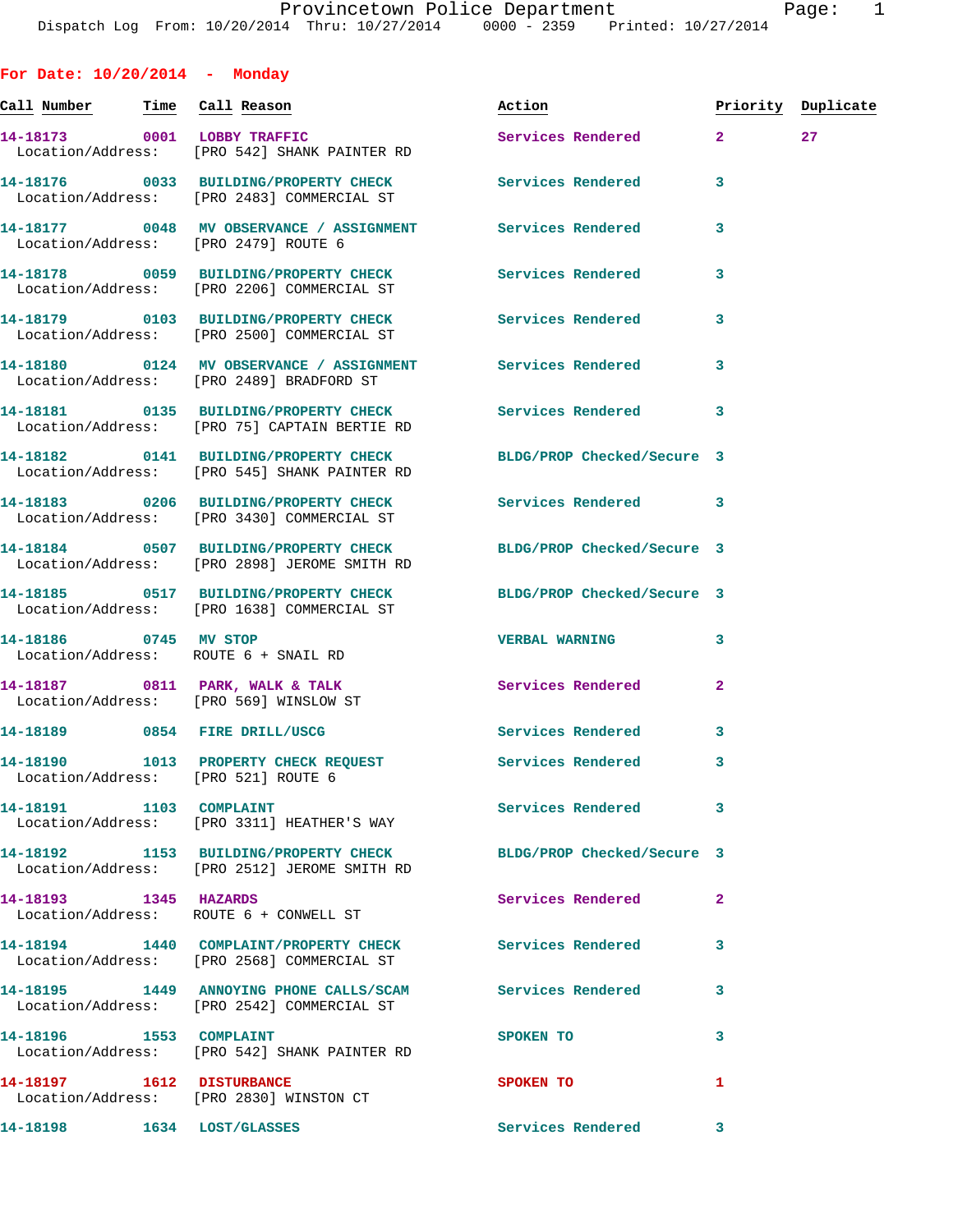|                                      | Provincetown Police Department<br>Dispatch Log From: 10/20/2014 Thru: 10/27/2014 0000 - 2359 Printed: 10/27/2014 |                            | Page: 2                 |
|--------------------------------------|------------------------------------------------------------------------------------------------------------------|----------------------------|-------------------------|
|                                      | Location/Address: [PRO 542] SHANK PAINTER RD                                                                     |                            |                         |
|                                      | 14-18200 1719 ANIMAL CALL/LOOSE DOG Services Rendered 2<br>Location/Address: BRADFORD ST EXT + W VINE ST         |                            |                         |
|                                      | 14-18201 1758 BUILDING/PROPERTY CHECK BLDG/PROP Checked/Secure 3<br>Location/Address: [PRO 530] SHANK PAINTER RD |                            |                         |
|                                      | 14-18202 1802 MV OBSERVANCE / ASSIGNMENT Services Rendered 3<br>Location/Address: [PRO 2134] SHANK PAINTER RD    |                            |                         |
| 14-18203 1809 MV STOP                | Location/Address: [PRO 2818] CONWELL ST                                                                          | VERBAL WARNING 3           |                         |
|                                      | 14-18204 1818 BUILDING/PROPERTY CHECK BLDG/PROP Checked/Secure 3<br>Location/Address: [PRO 447] JEROME SMITH RD  |                            |                         |
| Location/Address: [PRO 571] ALDEN ST | 14-18205 1824 BUILDING/PROPERTY CHECK BLDG/PROP Checked/Secure 3                                                 |                            |                         |
| 14-18206 1843 MV STOP                | Location/Address: [PRO 2521] ROUTE 6                                                                             | VERBAL WARNING 3           |                         |
| Location/Address: SHANK PAINTER RD   | 14-18207 1848 MV OBSERVANCE / ASSIGNMENT Services Rendered 3                                                     |                            |                         |
|                                      | 14-18208 1903 BUILDING/PROPERTY CHECK BLDG/PROP Checked/Secure 3<br>Location/Address: [PRO 444] HIGH POLE HILL   |                            |                         |
|                                      | 14-18209 2038 ASSIST CITIZEN/CCH INQUIRY Services Rendered 3<br>Location/Address: [PRO 3702] COMMERCIAL ST       |                            |                         |
|                                      | 14-18210 2050 BUILDING/PROPERTY CHECK BLDG/PROP Checked/Secure 3<br>Location/Address: [PRO 1638] COMMERCIAL ST   |                            |                         |
|                                      | 14-18211 2108 ALARM - BURGLAR<br>Location/Address: [PRO 1122] THISTLEMORE RD                                     | BLDG/PROP Checked/Secure 1 |                         |
|                                      | 14-18212 2112 BUILDING/PROPERTY CHECK BLDG/PROP Checked/Secure 3<br>Location/Address: [PRO 519] RACE POINT RD    |                            |                         |
| Location/Address: [PRO 2521] ROUTE 6 | 14-18213 2120 MV OBSERVANCE / ASSIGNMENT Services Rendered                                                       |                            | $\overline{\mathbf{3}}$ |
| 14-18214 2127 BAR CHECK              | Location/Address: [PRO 2737] COMMERCIAL ST                                                                       | Services Rendered          | $\mathbf{2}$            |
| 14-18215 2129 BAR CHECK              | Location/Address: [PRO 399] COMMERCIAL ST                                                                        | Services Rendered          | $\mathbf{2}$            |
|                                      | 14-18217 2140 BUILDING/PROPERTY CHECK BLDG/PROP Checked/Secure 3<br>Location/Address: [PRO 175] COMMERCIAL ST    |                            |                         |
|                                      | 14-18219 2144 BUILDING/PROPERTY CHECK BLDG/PROP Checked/Secure 3<br>Location/Address: [PRO 545] SHANK PAINTER RD |                            |                         |
| 14-18220 2148 BAR CHECK              | Location/Address: [PRO 3432] COMMERCIAL ST                                                                       | BLDG/PROP Checked/Secure 2 |                         |
|                                      | 14-18221 2151 BAR CHECK<br>Location/Address: [PRO 221] COMMERCIAL ST                                             | BLDG/PROP Checked/Secure 2 |                         |
|                                      | 14-18222 2153 BUILDING/PROPERTY CHECK BLDG/PROP Checked/Secure 3<br>Location/Address: [PRO 3004] BRADFORD ST     |                            |                         |
|                                      | 14-18223 2155 BUILDING/PROPERTY CHECK BLDG/PROP Checked/Secure 3<br>Location/Address: [PRO 182] COMMERCIAL ST    |                            |                         |
| Location: CENTER-WEST                | 14-18225 2243 ASSIST AGENCY /WATER DEPT No Action Required 3                                                     |                            |                         |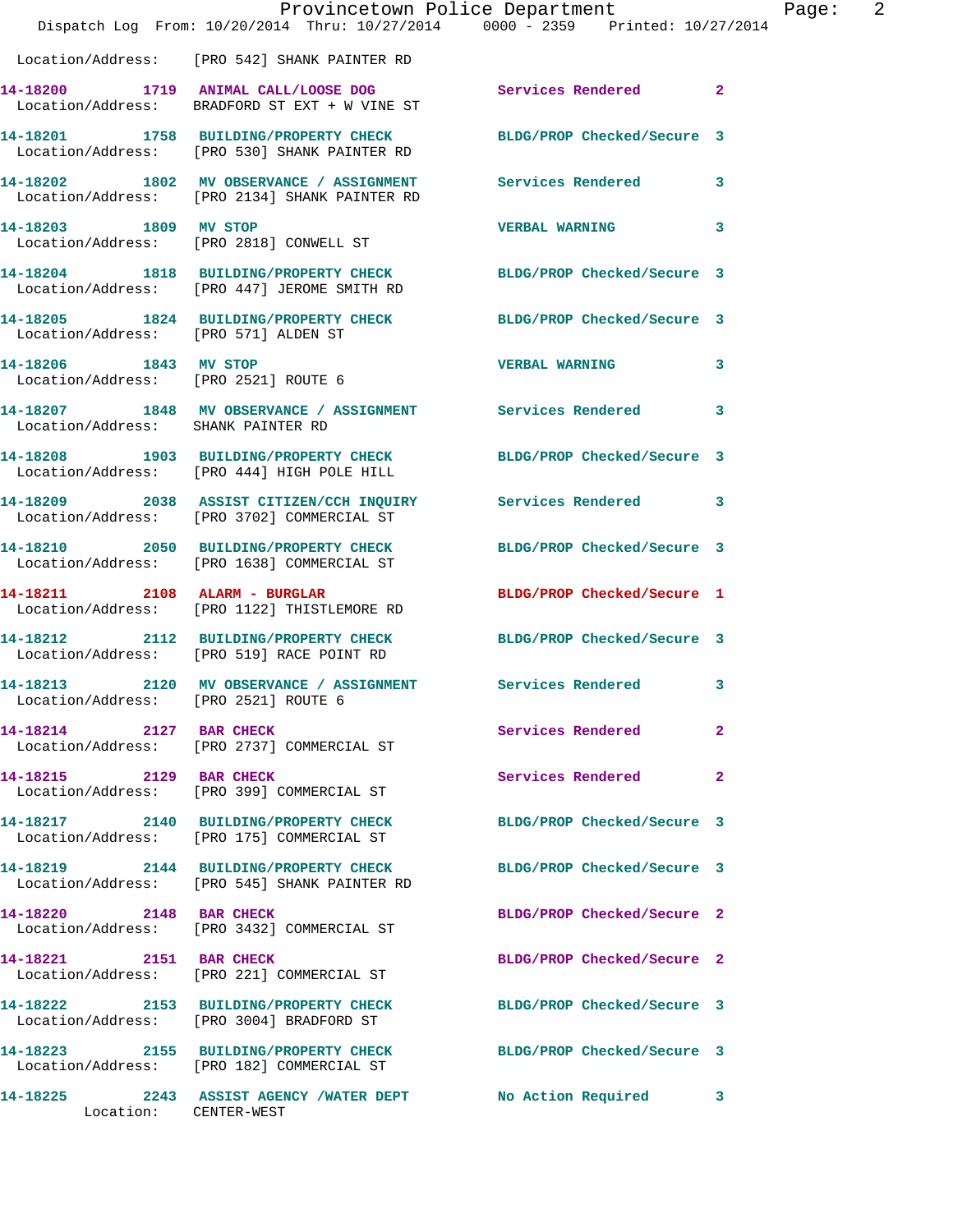|                                                               | Dispatch Log From: 10/20/2014 Thru: 10/27/2014 0000 - 2359 Printed: 10/27/2014                                     | Provincetown Police Department Page: 3 |                         |  |
|---------------------------------------------------------------|--------------------------------------------------------------------------------------------------------------------|----------------------------------------|-------------------------|--|
|                                                               | 14-18226 2337 BUILDING/PROPERTY CHECK BLDG/PROP Checked/Secure 3<br>Location/Address: [PRO 2483] COMMERCIAL ST     |                                        |                         |  |
|                                                               | 14-18227 2354 BUILDING/PROPERTY CHECK BLDG/PROP Checked/Secure 3<br>Location/Address: [PRO 447] JEROME SMITH RD    |                                        |                         |  |
| For Date: $10/21/2014$ - Tuesday                              |                                                                                                                    |                                        |                         |  |
|                                                               | 14-18228 0017 BUILDING/PROPERTY CHECK Services Rendered 3<br>Location/Address: [PRO 444] HIGH POLE HILL            |                                        |                         |  |
|                                                               | 14-18230 0048 BUILDING/PROPERTY CHECK BLDG/PROP Checked/Secure 3<br>Location/Address: [PRO 2490] PROVINCELANDS RD  |                                        |                         |  |
|                                                               | 14-18229 0050 LOBBY TRAFFIC<br>Location/Address: [PRO 542] SHANK PAINTER RD                                        | Services Rendered 2                    | 25                      |  |
|                                                               | 14-18232 0058 MV OBSERVANCE / ASSIGNMENT Services Rendered 3<br>Location/Address: [PRO 2489] BRADFORD ST           |                                        |                         |  |
|                                                               | 14-18231 0059 BUILDING/PROPERTY CHECK BLDG/PROP Checked/Secure 3<br>Location/Address: [PRO 16] MAYFLOWER AVE       |                                        |                         |  |
|                                                               | 14-18233 0109 MV STOP<br>Location/Address: BRADFORD ST + BANGS ST                                                  | <b>VERBAL WARNING</b>                  | $\mathbf{3}$            |  |
|                                                               | 14-18234 0512 BUILDING/PROPERTY CHECK Services Rendered<br>Location/Address: [PRO 2206] COMMERCIAL ST              |                                        | 3                       |  |
| Location/Address: ROUTE 6 + SNAIL RD                          | 14-18235 0720 MV OBSERVANCE / ASSIGNMENT Services Rendered                                                         |                                        | $\overline{\mathbf{3}}$ |  |
|                                                               | 14-18236 0740 ANIMAL CALL<br>Location/Address: [PRO 1925] COMMERCIAL ST                                            | Services Rendered                      | $\mathbf{2}$            |  |
| Location/Address: [PRO 521] ROUTE 6                           | 14-18237 0754 BUILDING/PROPERTY CHECK Services Rendered 3                                                          |                                        |                         |  |
| Location/Address: [PRO 569] WINSLOW ST                        | 14-18238 0807 SERVICE CALL/HIGH SCHOOL Services Rendered                                                           |                                        | 3                       |  |
|                                                               | 14-18239 0819 PARK, WALK & TALK<br>Location/Address: [PRO 2500] COMMERCIAL ST                                      | Could Not Locate                       | $\overline{a}$          |  |
|                                                               | 14-18240 0839 PET PANTRY PICKUP Services Rendered 2<br>Location/Address: [PRO 285] COMMERCIAL ST                   |                                        |                         |  |
|                                                               | 14-18241 0905 LARCENY / FORGERY / FRAUD<br>Location/Address: [PRO 542] SHANK PAINTER RD                            | SPOKEN TO                              | $\mathbf{2}$            |  |
|                                                               | 14-18242 0907 BUILDING/PROPERTY CHECK BLDG/PROP Checked/Secure 3<br>Location/Address: [PRO 353] COMMERCIAL ST      |                                        |                         |  |
|                                                               | 14-18243 0950 BUILDING/PROPERTY CHECK BLDG/PROP Checked/Secure 3<br>Location/Address: [PRO 3317] CEMETERY RD       |                                        |                         |  |
| 14-18244 0955 ANIMAL CALL<br>Location/Address: COMMERCIAL ST  |                                                                                                                    | Services Rendered 2                    |                         |  |
|                                                               | 14-18245 0958 BUILDING/PROPERTY CHECK BLDG/PROP Checked/Secure 3<br>Location/Address: [PRO 1645] HARRY KEMP WAY    |                                        |                         |  |
|                                                               | 14-18246 1002 MV OBSERVANCE / ASSIGNMENT Services Rendered 3<br>Location/Address: AUNT SUKEYS WAY + HARRY KEMP WAY |                                        |                         |  |
| Location/Address: ROUTE 6 + SNAIL RD                          | 14-18247 1034 MV OBSERVANCE / ASSIGNMENT Services Rendered 3                                                       |                                        |                         |  |
| 14-18248 1042 MV STOP<br>Location/Address: [PRO 2513] ROUTE 6 |                                                                                                                    | <b>VERBAL WARNING</b>                  | 3                       |  |
|                                                               |                                                                                                                    |                                        |                         |  |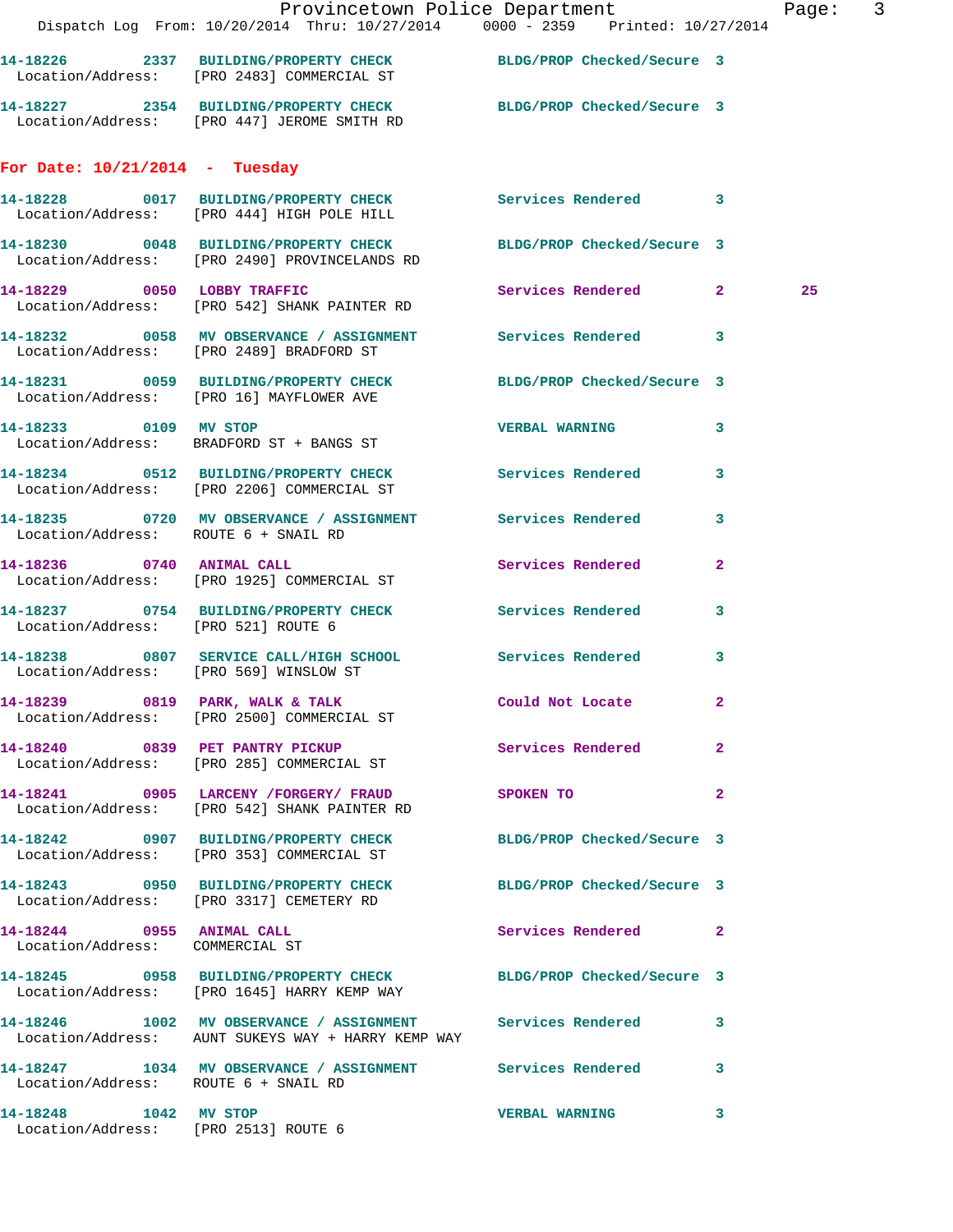|                                      | 14-18249 1109 ASSIST AGENCY/911 MISDIAL Taken/Referred to Other 3<br>Location/Address: [PRO 515] RACE POINT RD |                            |                |   |
|--------------------------------------|----------------------------------------------------------------------------------------------------------------|----------------------------|----------------|---|
|                                      | 14-18250 1120 SUSPICIOUS ACTIVITY<br>Location/Address: [PRO 3296] SHANK PAINTER RD                             | SPOKEN TO                  | $\overline{2}$ |   |
|                                      | 14-18251 1151 MV COMPLAINT<br>Location/Address: [PRO 2137] COMMERCIAL ST                                       | Services Rendered          | $\mathbf{2}$   |   |
| 14-18252 1211 ANIMAL CALL            | Location/Address: [PRO 3296] SHANK PAINTER RD                                                                  | Services Rendered          | $\mathbf{2}$   |   |
|                                      | 14-18254 1219 MV OBSERVANCE / ASSIGNMENT<br>Location/Address: HOWLAND ST + BRADFORD ST                         | <b>Services Rendered</b>   | 3              |   |
|                                      | 14-18253 1221 LOST/BLACKBERRY<br>Location/Address: [PRO 542] SHANK PAINTER RD                                  | <b>Services Rendered</b>   | 3              |   |
|                                      | 14-18255 1318 MEDICAL/DOT<br>Location/Address: [PRO 3222] ALDEN ST                                             | Transported to Hospital 1  |                |   |
|                                      | 14-18256 1339 BUILDING/PROPERTY CHECK Services Rendered<br>Location/Address: [PRO 3430] COMMERCIAL ST          |                            | 3              |   |
| Location/Address: [PRO 3287] ROUTE 6 | 14-18257 1411 BUILDING/PROPERTY CHECK                                                                          | BLDG/PROP Checked/Secure 3 |                |   |
|                                      | 14-18258 1431 SERVICE CALL/AIRPORT COV Services Rendered 3<br>Location/Address: [PRO 516] RACE POINT RD        |                            |                |   |
| Location/Address: [PRO 571] ALDEN ST | 14-18259 1433 BUILDING/PROPERTY CHECK BLDG/PROP Checked/Secure 3                                               |                            |                |   |
|                                      | 14-18260 1504 LOST TRAVELER'S CHECKS Services Rendered<br>Location/Address: [PRO 542] SHANK PAINTER RD         |                            | 3              |   |
|                                      | 14-18261 1528 WELL-BEING CHECK<br>Location/Address: [PRO 2169] COMMERCIAL ST                                   | Services Rendered          | 3 <sup>1</sup> | 1 |
|                                      | 14-18262 1619 ASSIST LOCKOUT<br>Location/Address: [PRO 2474] BRADFORD ST                                       | Services Rendered          | 3              |   |
|                                      | 14-18263 1655 STOLEN MARINE GEAR<br>Location/Address: [PRO 3259] MACMILLAN WHARF                               | Services Rendered          | $\mathbf{2}$   |   |
|                                      | 14-18264 1717 LOST BLUE PURSE WALLET Services Rendered<br>Location/Address: [PRO 542] SHANK PAINTER RD         |                            | 3              |   |
|                                      | 14-18265 1726 MV LIGHTS ON<br>Location/Address: [PRO 2483] COMMERCIAL ST                                       | <b>Services Rendered</b>   | $\mathbf{2}$   |   |
|                                      | 14-18266 1755 MV OBSERVANCE / ASSIGNMENT VERBAL WARNING<br>Location/Address: [PRO 542] SHANK PAINTER RD        |                            | 3              |   |
|                                      | 14-18267 1757 BUILDING/PROPERTY CHECK<br>Location/Address: [PRO 564] BAYBERRY AVE                              | BLDG/PROP Checked/Secure 3 |                |   |
| Location/Address: [PRO 2519] ROUTE 6 | 14-18268 1801 VERBAL REGISTRATION                                                                              | <b>VERBAL WARNING</b>      | 3              |   |
|                                      | 14-18269 1820 BUILDING/PROPERTY CHECK<br>Location/Address: [PRO 519] RACE POINT RD                             | BLDG/PROP Checked/Secure 3 |                |   |
| 14-18270 1831 ITEMS STOLEN           | Location/Address: [PRO 43] BRADFORD ST                                                                         | Services Rendered          | $\mathbf{2}$   |   |
| 14-18271 1836 PHONE SCAM             | Location/Address: [PRO 542] SHANK PAINTER RD                                                                   | SPOKEN TO                  | 2              |   |
|                                      |                                                                                                                |                            |                |   |

**14-18272 2044 BUILDING/PROPERTY CHECK BLDG/PROP Checked/Secure 3**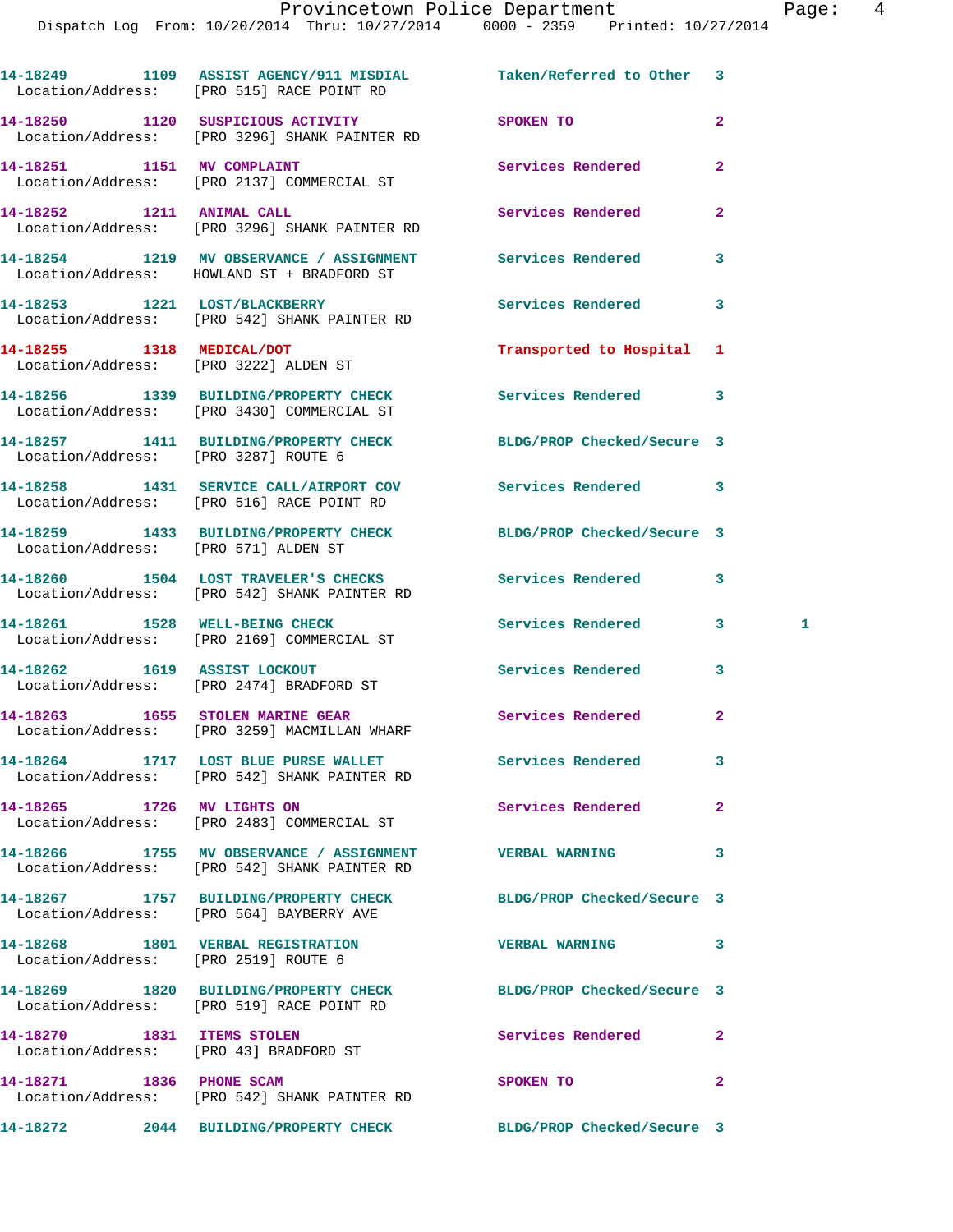|                                     |                                                                                                                   | Provincetown Police Department<br>Dispatch Log From: 10/20/2014 Thru: 10/27/2014 0000 - 2359 Printed: 10/27/2014 | Page: 5 |  |
|-------------------------------------|-------------------------------------------------------------------------------------------------------------------|------------------------------------------------------------------------------------------------------------------|---------|--|
|                                     | Location/Address: [PRO 530] SHANK PAINTER RD                                                                      |                                                                                                                  |         |  |
|                                     | 14-18273 2110 MV OBSERVANCE / ASSIGNMENT Services Rendered 3<br>Location/Address: [PRO 2577] BRADFORD ST          |                                                                                                                  |         |  |
|                                     | 14-18275 2148 BUILDING/PROPERTY CHECK<br>Location/Address: [PRO 175] COMMERCIAL ST                                | BLDG/PROP Checked/Secure 3                                                                                       |         |  |
|                                     | 14-18276 2159 BUILDING/PROPERTY CHECK BLDG/PROP Checked/Secure 3<br>Location/Address: [PRO 105] COMMERCIAL ST     |                                                                                                                  |         |  |
|                                     | 14-18277 2210 BUILDING/PROPERTY CHECK BLDG/PROP Checked/Secure 3<br>Location/Address: [PRO 306] COMMERCIAL ST     |                                                                                                                  |         |  |
|                                     | 14-18278 2306 ASSIST AGENCY / WATER DEPT No Action Required 3<br>Location: ATLANTIC AVE & WEST                    |                                                                                                                  |         |  |
|                                     | 14-18279 2350 FOUND MASTER CARD<br>Location/Address: [PRO 526] RYDER ST EXT                                       | No Action Required 3                                                                                             |         |  |
| For Date: $10/22/2014$ - Wednesday  |                                                                                                                   |                                                                                                                  |         |  |
|                                     | 14-18281 0008 BUILDING/PROPERTY CHECK BLDG/PROP Checked/Secure 3<br>Location/Address: [PRO 545] SHANK PAINTER RD  |                                                                                                                  |         |  |
| 14-18282 0013 LOBBY TRAFFIC         | Location/Address: [PRO 542] SHANK PAINTER RD                                                                      | Services Rendered 2                                                                                              | 14      |  |
|                                     | 14-18283 0021 BUILDING/PROPERTY CHECK BLDG/PROP Checked/Secure 3<br>Location/Address: [PRO 175] COMMERCIAL ST     |                                                                                                                  |         |  |
|                                     | 14-18285 0035 MV OBSERVANCE / ASSIGNMENT Services Rendered 3<br>Location/Address: [PRO 3430] COMMERCIAL ST        |                                                                                                                  |         |  |
|                                     | 14-18284 0038 BUILDING/PROPERTY CHECK BLDG/PROP Checked/Secure 3<br>Location/Address: [PRO 3296] SHANK PAINTER RD |                                                                                                                  |         |  |
|                                     | 14-18286 0040 BUILDING/PROPERTY CHECK BLDG/PROP Checked/Secure 3<br>Location/Address: [PRO 516] RACE POINT RD     |                                                                                                                  |         |  |
|                                     | 14-18287 0046 BUILDING/PROPERTY CHECK BLDG/PROP Checked/Secure 3<br>Location/Address: [PRO 2512] JEROME SMITH RD  |                                                                                                                  |         |  |
| 14-18288 0102 MV STOP               | Location/Address: COMMERCIAL ST + SNAIL RD                                                                        | <b>VERBAL WARNING 3</b>                                                                                          |         |  |
| Location/Address: [PRO 521] ROUTE 6 | 14-18289 0107 BUILDING/PROPERTY CHECK Services Rendered 3                                                         |                                                                                                                  |         |  |
|                                     | 14-18290 0112 MV OBSERVANCE / ASSIGNMENT Services Rendered 3<br>Location/Address: BRADFORD ST + RYDER ST          |                                                                                                                  |         |  |
|                                     | 14-18291 0153 BUILDING/PROPERTY CHECK BLDG/PROP Checked/Secure 3<br>Location/Address: [PRO 440] HARRY KEMP WAY    |                                                                                                                  |         |  |
|                                     | 14-18292 0300 BUILDING/PROPERTY CHECK BLDG/PROP Checked/Secure 3<br>Location/Address: [PRO 530] SHANK PAINTER RD  |                                                                                                                  |         |  |
|                                     | 14-18293 0419 BUILDING/PROPERTY CHECK BLDG/PROP Checked/Secure 3<br>Location/Address: [PRO 1989] COMMERCIAL ST    |                                                                                                                  |         |  |
|                                     | 14-18294 0426 BUILDING/PROPERTY CHECK<br>Location/Address: [PRO 2568] COMMERCIAL ST                               | BLDG/PROP Checked/Secure 3                                                                                       |         |  |
|                                     | 14-18295 0504 BUILDING/PROPERTY CHECK Services Rendered 3<br>Location/Address: [PRO 2206] COMMERCIAL ST           |                                                                                                                  |         |  |
|                                     | 14-18296 0514 BUILDING/PROPERTY CHECK BLDG/PROP Checked/Secure 3<br>Location/Address: [PRO 3259] MACMILLAN WHARF  |                                                                                                                  |         |  |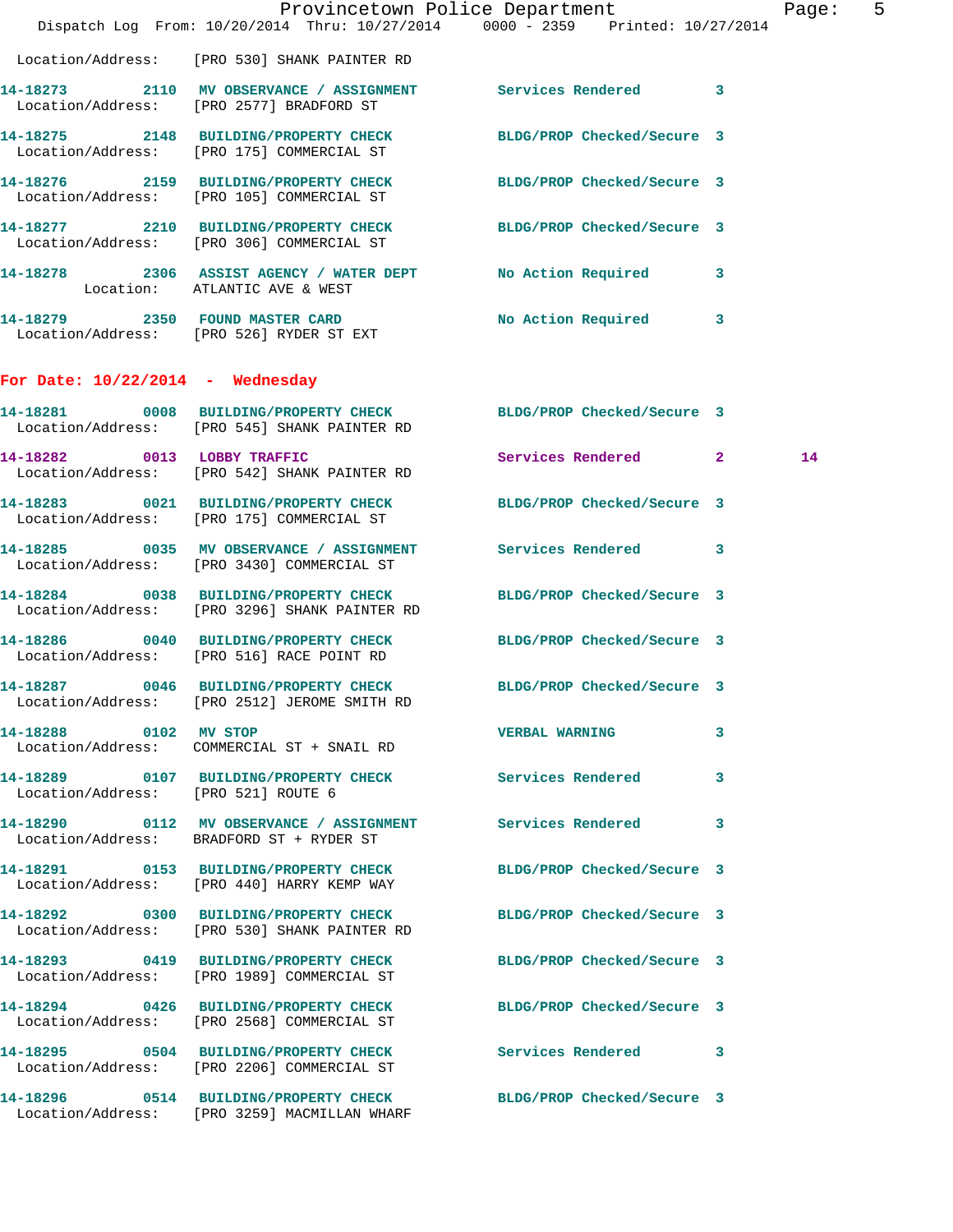|                                      | Provincetown Police Department<br>Dispatch Log From: 10/20/2014 Thru: 10/27/2014 0000 - 2359 Printed: 10/27/2014   |                          | $\mathbf{P}$            |
|--------------------------------------|--------------------------------------------------------------------------------------------------------------------|--------------------------|-------------------------|
|                                      | 14-18298 0728 BUILDING/PROPERTY CHECK Services Rendered<br>Location/Address: [PRO 564] BAYBERRY AVE                |                          | 3                       |
|                                      | 14-18299 0752 COMPLAINT/CAMPER SPOKEN TO<br>Location/Address: [PRO 1892] SHANK PAINTER RD                          |                          | 3                       |
|                                      | 14-18300 0808 SERVICE CALL/SCHOOL Services Rendered<br>Location/Address: [PRO 569] WINSLOW ST                      |                          | 3                       |
|                                      | 14-18301 0814 MV OBSERVANCE / ASSIGNMENT Services Rendered<br>Location/Address: BRADFORD ST + STANDISH ST          |                          | 3                       |
| Location/Address: [PRO 3287] ROUTE 6 | 14-18302 0834 BUILDING/PROPERTY CHECK BLD/PROP CHECKED UNSECUR 3                                                   |                          |                         |
|                                      | 14-18303 0843 FOLLOW UP<br>Location/Address: [PRO 246] COMMERCIAL ST                                               | Could Not Locate         | $\overline{\mathbf{2}}$ |
|                                      | 14-18304 0847 BUILDING/PROPERTY CHECK BLDG/PROP Checked/Secure 3<br>Location/Address: [PRO 2500] COMMERCIAL ST     |                          |                         |
|                                      | 14-18305 0912 MV OBSERVANCE / ASSIGNMENT Services Rendered<br>Location/Address: SHANK PAINTER RD + JEROME SMITH RD |                          | 3                       |
|                                      | 14-18306 0958 SERVICE CALL/LOCKBOX INSTALL Services Rendered<br>Location/Address: [PRO 889] CONWELL ST             |                          | 3                       |
|                                      | 14-18307 1020 ALARM -BURGLAR<br>Location/Address: [PRO 1671] MASONIC PL                                            | No Action Required       | 1                       |
| Location/Address: [PRO 2513] ROUTE 6 | 14-18308 1027 SERVICE CALL/MATTRESS ON 6 Services Rendered                                                         |                          | 3                       |
|                                      | 14-18310 1040 ANIMAL CALL/BABY POSSUM Taken/Referred to Other<br>Location/Address: [PRO 484] MASONIC PL            |                          | $\mathbf{2}$            |
|                                      | 14-18311 1100 FOLLOW UP/SCHOOL<br>Location/Address: [PRO 2540] RACE POINT RD                                       | Services Rendered        | $\mathbf{2}$            |
|                                      | 14-18312 1136 PARK, WALK & TALK<br>Location: [PRO 3431] LOPES SQUARE                                               | Services Rendered        | $\overline{a}$          |
|                                      | 14-18313 1212 PARK, WALK & TALK<br>Location: [PRO 3431] LOPES SQUARE                                               | Services Rendered        |                         |
| Location/Address: [PRO 571] ALDEN ST | 14-18314 1220 BUILDING/PROPERTY CHECK BLDG/PROP Checked/Secure 3                                                   |                          |                         |
| 14-18315 1221 PARK, WALK & TALK      | Location/Address: [PRO 3222] ALDEN ST                                                                              | Services Rendered        | $\overline{a}$          |
|                                      | 14-18316 1231 MV OBSERVANCE / ASSIGNMENT Services Rendered<br>Location/Address: [PRO 3430] COMMERCIAL ST           |                          | 3                       |
| 14-18317 1304 MV ACCIDENT/MINOR      | Location/Address: [PRO 537] SHANK PAINTER RD                                                                       | <b>Services Rendered</b> | 1                       |
|                                      | 14-18318 1306 PARK, WALK & TALK<br>Location/Address: [PRO 537] SHANK PAINTER RD                                    | <b>Services Rendered</b> | $\overline{a}$          |
|                                      | 14-18319 1334 BUILDING/PROPERTY CHECK BLDG/PROP Checked/Secure 3<br>Location/Address: [PRO 99] COMMERCIAL ST       |                          |                         |
|                                      | 14-18320 1347 SERVICE CALL<br>Location/Address: [PRO 488] MAYFLOWER AVE                                            | Services Rendered        | 3                       |
| 14-18321 1407 MV STOP                | Location/Address: [PRO 731] BRADFORD ST                                                                            | <b>VERBAL WARNING</b>    | 3                       |
| 14-18323 1527 KEEP THE PEACE         |                                                                                                                    | Services Rendered        | $\overline{2}$          |

Location/Address: [PRO 3670] SHANK PAINTER RD

Page: 6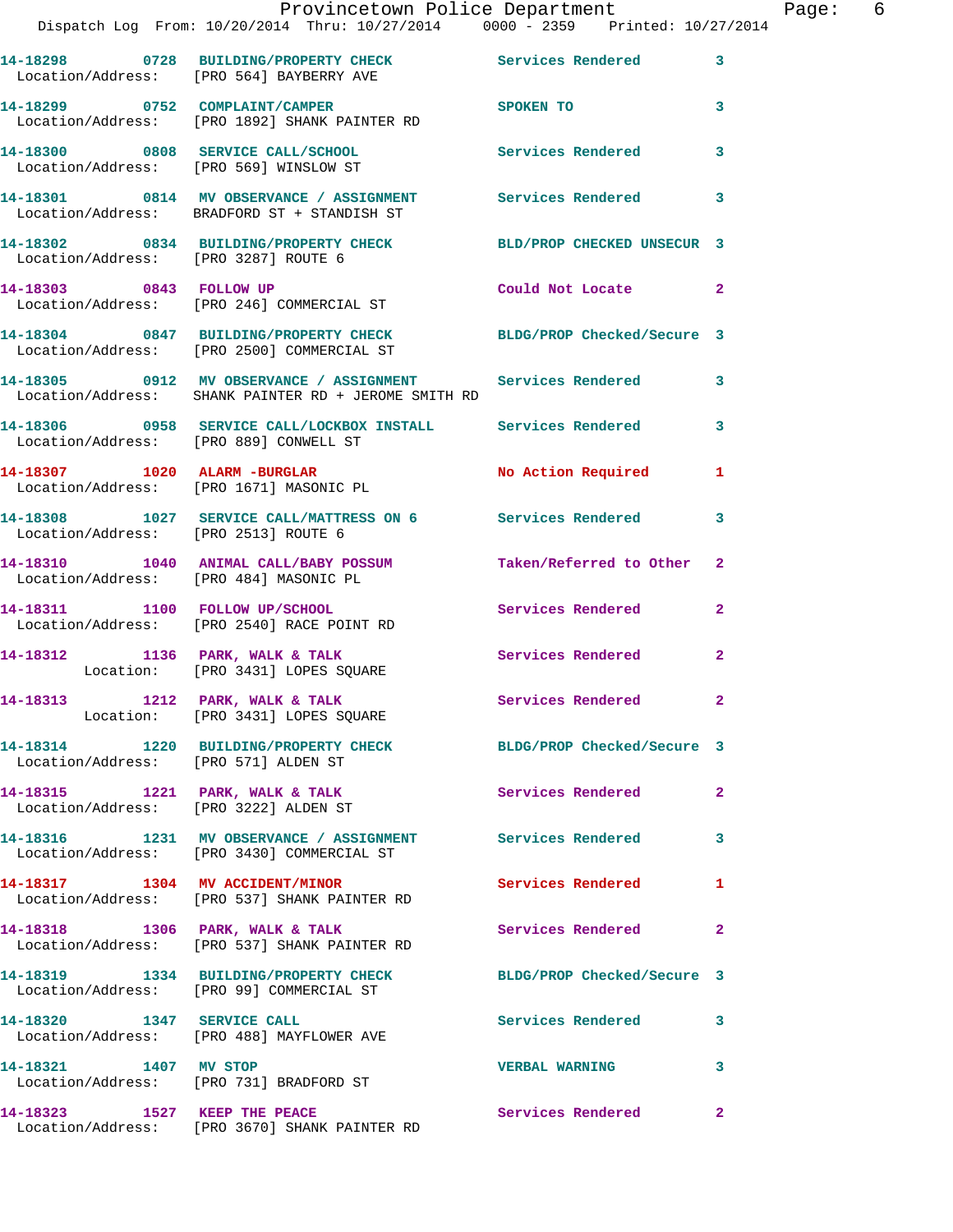|                                                                   | 14-18324 1552 LOST SAMSUNG PHONE<br>Location/Address: [PRO 542] SHANK PAINTER RD                                  | Services Rendered 3        |              |    |
|-------------------------------------------------------------------|-------------------------------------------------------------------------------------------------------------------|----------------------------|--------------|----|
|                                                                   | 14-18326 1646 CHILD CONCERN<br>Location/Address: [PRO 1584] MONTELLO ST                                           | Services Rendered          | 3            |    |
| Location/Address: [PRO 3222] ALDEN ST                             | 14-18327 1649 UNKNOWN MEDICAL/TRANSPORT Transported to Hospital 1                                                 |                            |              |    |
| 14-18328 1710 MV DISABLED<br>Location/Address: [PRO 2513] ROUTE 6 |                                                                                                                   | <b>Services Rendered</b>   | $\mathbf{2}$ |    |
|                                                                   | 14-18329 1716 BUILDING/PROPERTY CHECK BLDG/PROP Checked/Secure 3<br>Location/Address: [PRO 3430] COMMERCIAL ST    |                            |              |    |
|                                                                   | 14-18331 1813 BUILDING/PROPERTY CHECK<br>Location/Address: [PRO 2206] COMMERCIAL ST                               | BLDG/PROP Checked/Secure 3 |              |    |
|                                                                   | 14-18332 1835 BUILDING/PROPERTY CHECK<br>Location/Address: [PRO 2483] COMMERCIAL ST                               | Services Rendered 3        |              |    |
|                                                                   | 14-18333 1939 UNCONSCIOUS/TRANSPORT<br>Location/Address: [PRO 221] COMMERCIAL ST                                  | Transported to Hospital    | 1            |    |
| 14-18334 1955 TTY TEST CALL                                       | Location/Address: [PRO 542] SHANK PAINTER RD                                                                      | Services Rendered 1        |              |    |
|                                                                   | 14-18336 2044 BUILDING/PROPERTY CHECK<br>Location/Address: [PRO 1638] COMMERCIAL ST                               | BLDG/PROP Checked/Secure 3 |              |    |
| Location/Address: [PRO 521] ROUTE 6                               | 14-18337 2055 BUILDING/PROPERTY CHECK                                                                             | <b>Services Rendered</b>   | 3            |    |
| Location/Address: NELSON AVE                                      | 14-18338 2313 MEDICAL EMERGENCY                                                                                   | Transported to Hospital 1  |              |    |
|                                                                   | 14-18339 2326 BUILDING/PROPERTY CHECK<br>Location/Address: [PRO 3450] JEROME SMITH RD                             | Services Rendered          | 3            |    |
|                                                                   | 14-18340 2331 BUILDING/PROPERTY CHECK BLDG/PROP Checked/Secure 3<br>Location/Address: [PRO 3259] MACMILLAN WHARF  |                            |              |    |
|                                                                   | 14-18341 2347 BUILDING/PROPERTY CHECK BLDG/PROP Checked/Secure 3<br>Location/Address: [PRO 3296] SHANK PAINTER RD |                            |              |    |
|                                                                   | 14-18342 2349 BUILDING/PROPERTY CHECK BLDG/PROP Checked/Secure 3<br>Location/Address: [PRO 1778] SHANK PAINTER RD |                            |              |    |
| For Date: $10/23/2014$ - Thursday                                 |                                                                                                                   |                            |              |    |
|                                                                   | 14-18343 0001 LOBBY TRAFFIC<br>Location/Address: [PRO 542] SHANK PAINTER RD                                       | Services Rendered          | $\mathbf{2}$ | 20 |
| Location/Address: [PRO 521] ROUTE 6                               | 14-18344 0012 BUILDING/PROPERTY CHECK Services Rendered                                                           |                            | 3            |    |
|                                                                   | 14-18347 0108 MV OBSERVANCE / ASSIGNMENT Services Rendered<br>Location/Address: [PRO 106] COMMERCIAL ST           |                            | 3            |    |
|                                                                   | 14-18345 0111 BUILDING/PROPERTY CHECK<br>Location/Address: [PRO 444] HIGH POLE HILL                               | BLDG/PROP Checked/Secure 3 |              |    |
|                                                                   | 14-18346 0146 BUILDING/PROPERTY CHECK<br>Location/Address: [PRO 1638] COMMERCIAL ST                               | BLDG/PROP Checked/Secure 3 |              |    |
|                                                                   | 14-18348 0529 BUILDING/PROPERTY CHECK<br>Location/Address: [PRO 2499] RACE POINT RD                               | BLDG/PROP Checked/Secure 3 |              |    |

**14-18349 0533 BUILDING/PROPERTY CHECK BLDG/PROP Checked/Secure 3**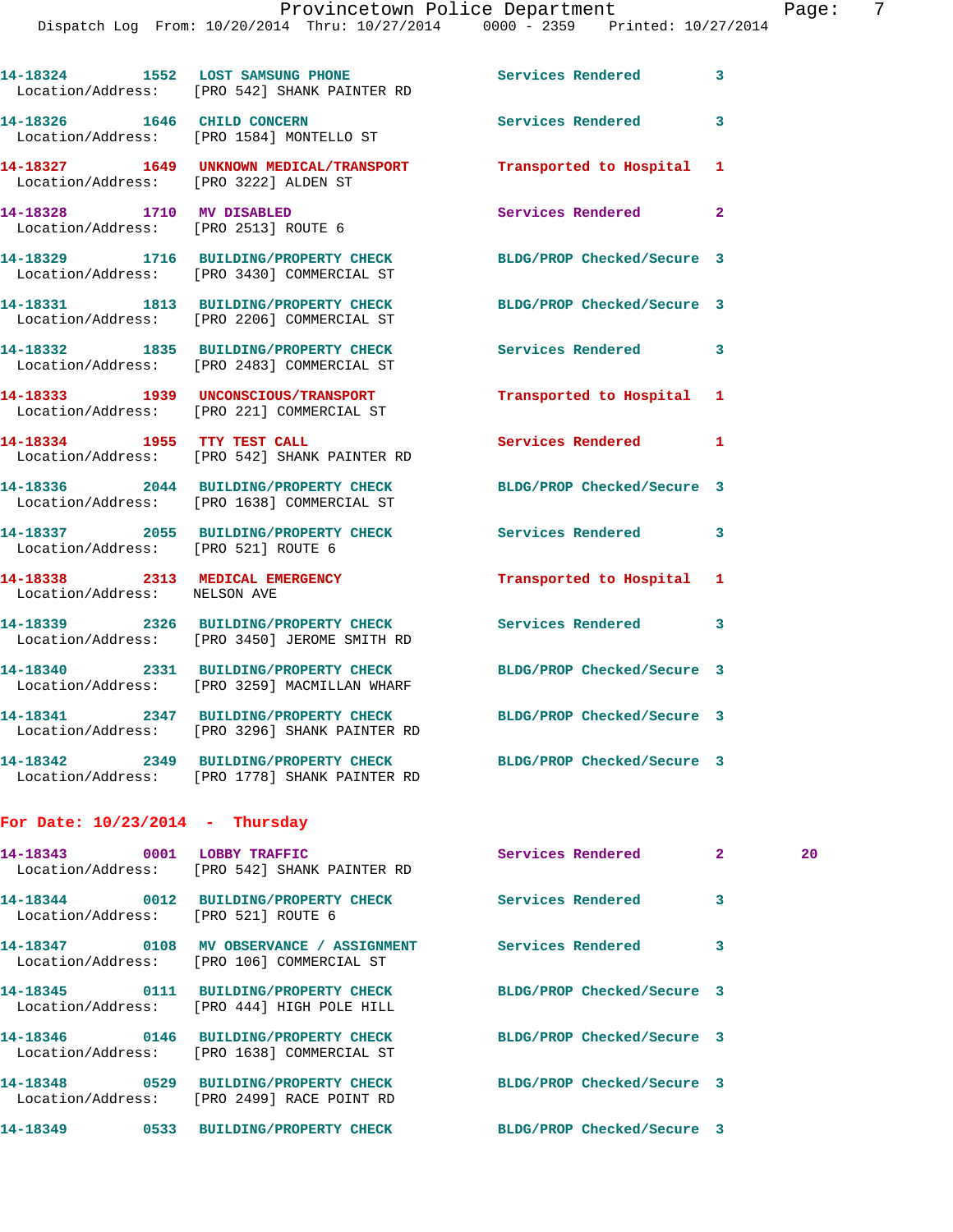|                                                       | Dispatch Log From: 10/20/2014 Thru: 10/27/2014 0000 - 2359 Printed: 10/27/2014                                  | Provincetown Police Department | Page: 8        |
|-------------------------------------------------------|-----------------------------------------------------------------------------------------------------------------|--------------------------------|----------------|
|                                                       | Location/Address: [PRO 545] SHANK PAINTER RD                                                                    |                                |                |
| 14-18350 0551 HAZARDS                                 | Location/Address: [PRO 413] CONWELL ST                                                                          | Services Rendered 2            |                |
|                                                       | 14-18351 0622 TTY TEST CALL<br>Location/Address: [PRO 542] SHANK PAINTER RD                                     | No Action Required 1           |                |
|                                                       | 14-18352 0732 BUILDING/PROPERTY CHECK Services Rendered 3<br>Location/Address: [PRO 2490] PROVINCELANDS RD      |                                |                |
|                                                       | 14-18353 0733 BUILDING/PROPERTY CHECK BLDG/PROP Checked/Secure 3<br>Location/Address: [PRO 2] ALDEN ST          |                                |                |
|                                                       | 14-18354 0758 BUILDING/PROPERTY CHECK BLDG/PROP Checked/Secure 3<br>Location/Address: [PRO 3317] CEMETERY RD    |                                |                |
| Location/Address: [PRO 521] ROUTE 6                   | 14-18355 0805 MV OBSERVANCE / ASSIGNMENT Services Rendered 3                                                    |                                |                |
| Location/Address: [PRO 569] WINSLOW ST                | 14-18358 0810 PARK, WALK & TALK Services Rendered                                                               |                                | $\overline{2}$ |
|                                                       | 14-18356 0816 MV STOP<br>Location/Address: SANDY HILL LN + ROUTE 6                                              | <b>VERBAL WARNING</b>          | $\mathbf{3}$   |
|                                                       | 14-18359 0835 MV STOP<br>Location/Address: [PRO 2818] CONWELL ST                                                | <b>VERBAL WARNING</b>          | 3              |
| Refer To Accident: 14-64-AC                           | 14-18360 0845 MV ACCIDENT<br>Location/Address: GOSNOLD ST + COMMERCIAL ST                                       | Services Rendered 1            |                |
| Location/Address: [PRO 3287] ROUTE 6                  | 14-18361 0905 BUILDING/PROPERTY CHECK BLDG/PROP Checked/Secure 3                                                |                                |                |
|                                                       | 14-18362 0910 BUILDING/PROPERTY CHECK BLDG/PROP Checked/Secure 3<br>Location/Address: [PRO 353] COMMERCIAL ST   |                                |                |
|                                                       | 14-18363 0934 BUILDING/PROPERTY CHECK BLDG/PROP Checked/Secure 3<br>Location/Address: [PRO 3318] CEMETERY RD    |                                |                |
|                                                       | 14-18364 0942 FOLLOW UP<br>Location/Address: [PRO 2897] RACE POINT RD                                           | Services Rendered 2            |                |
|                                                       | 14-18365 0953 PARK, WALK & TALK<br>Location/Address: [PRO 488] MAYFLOWER AVE                                    | Services Rendered              | $\overline{2}$ |
|                                                       | 14-18367 1030 MEDICAL EMERGENCY<br>Location/Address: [PRO 2958] COMMERCIAL ST                                   | <b>Services Rendered</b> 1     |                |
| Location/Address: [PRO 2807] ROUTE 6                  | 14-18369 1058 ANSWERING SERVICE OUT                                                                             | Services Rendered              | 3              |
|                                                       | 14-18370 1103 FOUND UMBRELLA<br>Location/Address: [PRO 2219] COMMERCIAL ST                                      | Services Rendered 3            |                |
| Location/Address: SNAIL RD + ROUTE 6                  | 14-18371 1121 MV OBSERVANCE / ASSIGNMENT Services Rendered                                                      |                                | 3              |
| 14-18372 1137 FOLLOW UP                               | Location/Address: [PRO 2897] RACE POINT RD                                                                      | Services Rendered              | $\mathbf{2}$   |
|                                                       | 14-18373 1206 911 GENERAL/TTY<br>Location/Address: [PRO 542] SHANK PAINTER RD                                   | Services Rendered              | 1              |
| 14-18374 1209 HAZARDS<br>Location/Address: WAREHAM ST |                                                                                                                 | Services Rendered              | $\mathbf{2}$   |
|                                                       | 14-18378 1230 PARK, WALK & TALK/PET PANRTY Services Rendered 2<br>Location/Address: [PRO 3296] SHANK PAINTER RD |                                |                |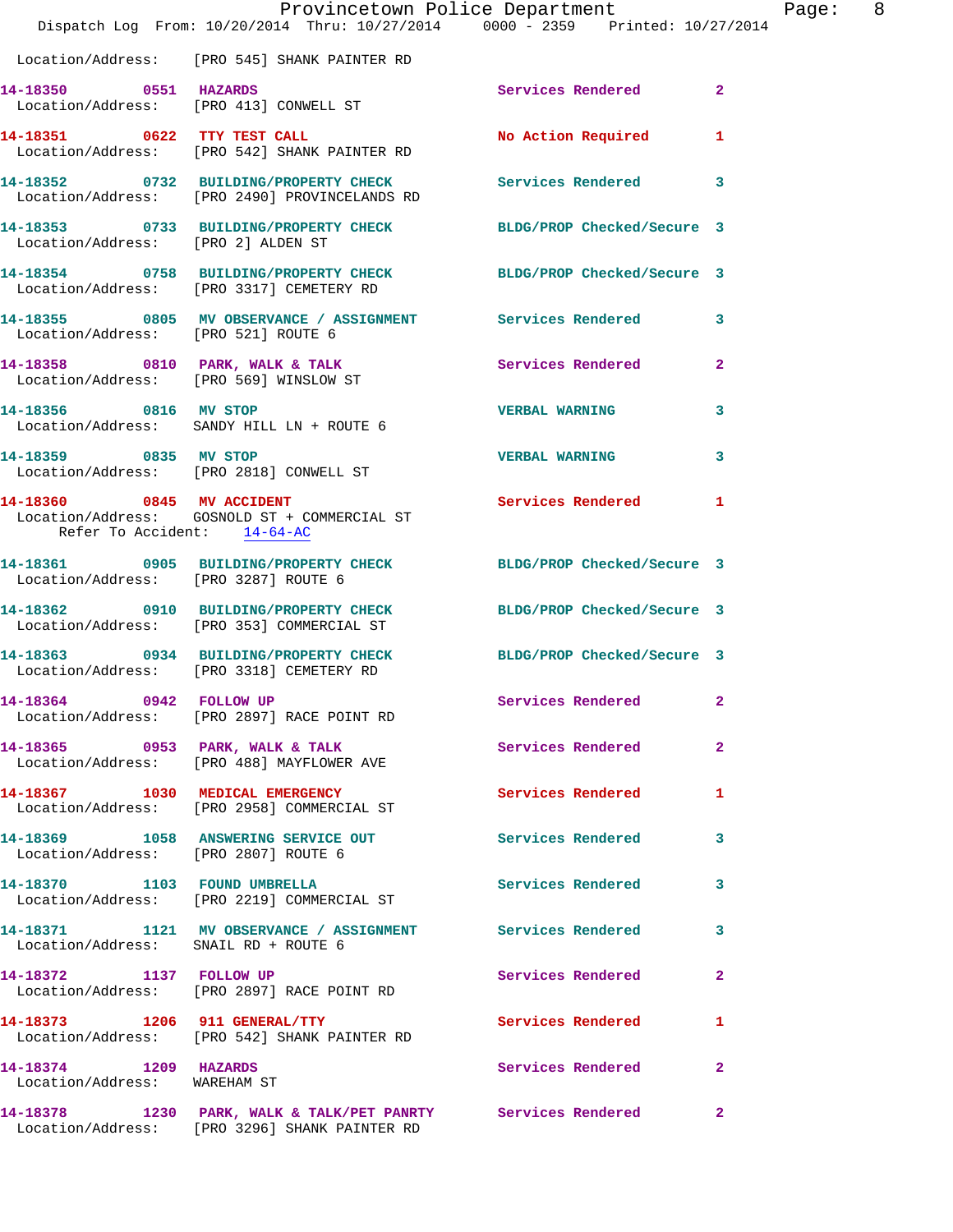|                                 | 14-18375 1231 FIREARMS / WEAPONS<br>Location/Address: [PRO 542] SHANK PAINTER RD                           | Services Rendered          | $\overline{2}$    |
|---------------------------------|------------------------------------------------------------------------------------------------------------|----------------------------|-------------------|
| Location/Address: COMMERCIAL ST | 14-18376 1231 PARK, WALK & TALK                                                                            | Services Rendered          | $\mathbf{2}$      |
|                                 | 14-18379 1306 BUILDING/PROPERTY CHECK<br>Location/Address: [PRO 447] JEROME SMITH RD                       | BLDG/PROP Checked/Secure 3 |                   |
| 14-18380 1309 COMPLAINT         | Location/Address: [PRO 3333] COMMERCIAL ST                                                                 | Could Not Locate           | 3                 |
|                                 | 14-18381 1315 RACCOON IN VENT<br>Location/Address: [PRO 3689] BRADFORD ST                                  | Services Rendered          | $\overline{2}$    |
| 14-18382 1439 COMPLAINT         | Location/Address: [PRO 2543] MACMILLAN WHARF                                                               | Services Rendered          | 3                 |
|                                 | 14-18383 1516 BURGLAR ALARM<br>Location/Address: [PRO 1125] THISTLEMORE RD                                 | BLD/PROP CHECKED UNSECUR 1 |                   |
|                                 | 14-18384 1538 BUILDING/PROPERTY CHECK<br>Location/Address: [PRO 2206] COMMERCIAL ST                        | BLDG/PROP Checked/Secure 3 |                   |
|                                 | 14-18385 1600 PARK, WALK & TALK<br>Location/Address: [PRO 175] COMMERCIAL ST                               | Services Rendered          | $\mathbf{2}$      |
|                                 | 14-18386 1645 FOUND CELLPHONE/RETURNED<br>Location/Address: COURT ST + BRADFORD ST                         | Services Rendered          | 3<br>$\mathbf{1}$ |
|                                 | 14-18387 1814 BUILDING/PROPERTY CHECK<br>Location/Address: [PRO 2483] COMMERCIAL ST                        | <b>Services Rendered</b>   | 3                 |
|                                 | 14-18388 1834 HANDICAP SIGN DOWN<br>Location/Address: [PRO 2483] COMMERCIAL ST                             | Taken/Referred to Other    | 3                 |
|                                 | 14-18389 1854 MV OBSERVANCE / ASSIGNMENT Services Rendered<br>Location/Address: HIGH POLE HL + BRADFORD ST |                            | 3                 |
|                                 | 14-18390 1859 VERBAL HEADLIGHT<br>Location/Address: [PRO 3314] COMMERCIAL ST                               | <b>VERBAL WARNING</b>      | 3                 |
|                                 | 14-18391 1904 VERBAL 1-WAY<br>Location/Address: [PRO 2577] BRADFORD ST                                     | <b>VERBAL WARNING</b>      | 3                 |
|                                 | 14-18392 2014 DIABETIC EPISODE/TRANSPORT<br>Location/Address: [PRO 1542] COMMERCIAL ST                     | Transported to Hospital 1  |                   |
| 14-18394 2112 FALSE ALARM       | Location/Address: [PRO 249] COMMERCIAL ST                                                                  | No Action Required         | 1                 |
|                                 | 14-18395 2125 MV OBSERVANCE / ASSIGNMENT<br>Location/Address: STANDISH ST + BRADFORD ST                    | Services Rendered          | 3                 |
| 14-18396 2156 B & E BURGLARY    | Location/Address: [PRO 1656] SHANK PAINTER RD                                                              | Investigated               | 2                 |
| 14-18398 2242 B & E BURGLARY    | Location/Address: [PRO 1929] COMMERCIAL ST                                                                 | Investigated               | $\mathbf{2}$      |
| For Date: $10/24/2014$ - Friday |                                                                                                            |                            |                   |
| 14-18399                        | 0012 BUILDING/PROPERTY CHECK<br>Location/Address: [PRO 545] SHANK PAINTER RD                               | BLDG/PROP Checked/Secure 3 |                   |

**14-18400 0027 LOBBY TRAFFIC Services Rendered 2 40**  Location/Address: [PRO 542] SHANK PAINTER RD **14-18401 0101 MV OBSERVANCE / ASSIGNMENT Services Rendered 3**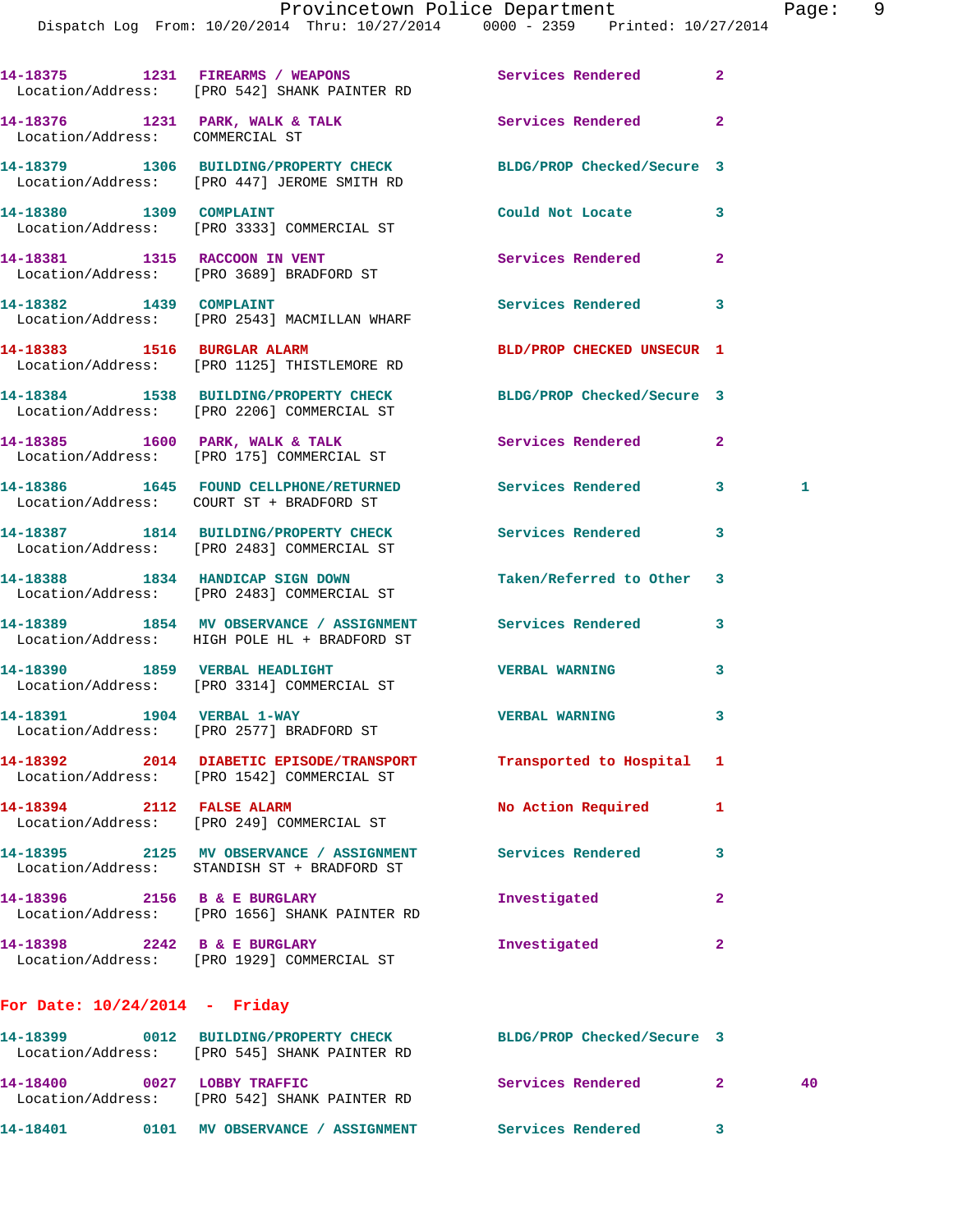|                                      | Dispatch Log From: 10/20/2014 Thru: 10/27/2014 0000 - 2359 Printed: 10/27/2014                                    | Provincetown Police Department |              | Page: | 10 |
|--------------------------------------|-------------------------------------------------------------------------------------------------------------------|--------------------------------|--------------|-------|----|
|                                      | Location/Address: BRADFORD ST + STANDISH ST                                                                       |                                |              |       |    |
|                                      | 14-18402 0121 BUILDING/PROPERTY CHECK BLDG/PROP Checked/Secure 3<br>Location/Address: [PRO 447] JEROME SMITH RD   |                                |              |       |    |
|                                      | 14-18403 0213 BUILDING/PROPERTY CHECK BLDG/PROP Checked/Secure 3<br>Location/Address: [PRO 1778] SHANK PAINTER RD |                                |              |       |    |
|                                      | 14-18404 0214 BUILDING/PROPERTY CHECK BLDG/PROP Checked/Secure 3<br>Location/Address: [PRO 175] COMMERCIAL ST     |                                |              |       |    |
|                                      | 14-18405 0523 BUILDING/PROPERTY CHECK BLDG/PROP Checked/Secure 3<br>Location/Address: [PRO 530] SHANK PAINTER RD  |                                |              |       |    |
|                                      | 14-18406 0543 MV OBSERVANCE / ASSIGNMENT Services Rendered 3<br>Location/Address: BRADFORD ST + SHANK PAINTER RD  |                                |              |       |    |
| Location/Address: [PRO 3287] ROUTE 6 | 14-18407 0554 ANIMAL CALL-LOOSE DOG Services Rendered 2                                                           |                                |              |       |    |
|                                      | 14-18408 0752 BUILDING/PROPERTY CHECK BLDG/PROP Checked/Secure 3<br>Location/Address: [PRO 1778] SHANK PAINTER RD |                                |              |       |    |
|                                      | 14-18409 0759 BUILDING/PROPERTY CHECK BLDG/PROP Checked/Secure 3<br>Location/Address: [PRO 1638] COMMERCIAL ST    |                                |              |       |    |
|                                      | 14-18410 0813 PARK, WALK & TALK<br>Location/Address: [PRO 569] WINSLOW ST                                         | Services Rendered 2            |              |       |    |
|                                      | 14-18411 0830 FOLLOW UP<br>Location/Address: [PRO 2897] RACE POINT RD                                             | Services Rendered              | $\mathbf{2}$ |       |    |
| 14-18412 0835 ASSIST CITIZEN         | Location/Address: [PRO 542] SHANK PAINTER RD                                                                      | Services Rendered              | 3            |       |    |
|                                      | 14-18413 0903 PARK, WALK & TALK<br>Location/Address: [PRO 182] COMMERCIAL ST                                      | Services Rendered              | $\mathbf{2}$ |       |    |
|                                      | 14-18414 0913 LARCENY /FORGERY/ FRAUD Services Rendered<br>Location/Address: [PRO 937] FRANKLIN ST                |                                | $\mathbf{2}$ |       |    |
|                                      | 14-18415 0931 BUILDING/PROPERTY CHECK BLDG/PROP Checked/Secure 3<br>Location/Address: [PRO 3317] CEMETERY RD      |                                |              |       |    |
|                                      | 14-18416 0944 MEDICAL EMERGENCY<br>Location/Address: [PRO 440] HARRY KEMP WAY                                     | Transported to Hospital 1      |              |       |    |
|                                      | 14-18417 0950 PARK, WALK & TALK<br>Location/Address: [PRO 105] COMMERCIAL ST                                      | Services Rendered              | $\mathbf{2}$ |       |    |
|                                      | 14-18418 0950 PARKING COMPLAINT / GENERAL Services Rendered 3<br>Location/Address: [PRO 147] COMMERCIAL ST        |                                |              |       |    |
|                                      | 14-18420 1032 BUILDING/PROPERTY CHECK<br>Location/Address: [PRO 2568] COMMERCIAL ST                               | BLDG/PROP Checked/Secure 3     |              |       |    |
| 14-18421 1036 FOLLOW UP/B&E          | Location/Address: [PRO 1929] COMMERCIAL ST                                                                        | Services Rendered 2            |              |       |    |
|                                      | 14-18423 1226 PARK, WALK & TALK<br>Location/Address: [PRO 3222] ALDEN ST                                          | Services Rendered 2            |              |       |    |
| Location/Address: [PRO 521] ROUTE 6  | 14-18425 1232 BUILDING/PROPERTY CHECK BLDG/PROP Checked/Secure 3                                                  |                                |              |       |    |
| Location/Address: [PRO 571] ALDEN ST | 14-18426 1316 BUILDING/PROPERTY CHECK BLDG/PROP Checked/Secure 3                                                  |                                |              |       |    |
| 14-18427 1326 MEDICAL EMERGENCY      | Location/Address: [PRO 1433] SOPER ST                                                                             | PATIENT REFUSAL 1              |              | 1     |    |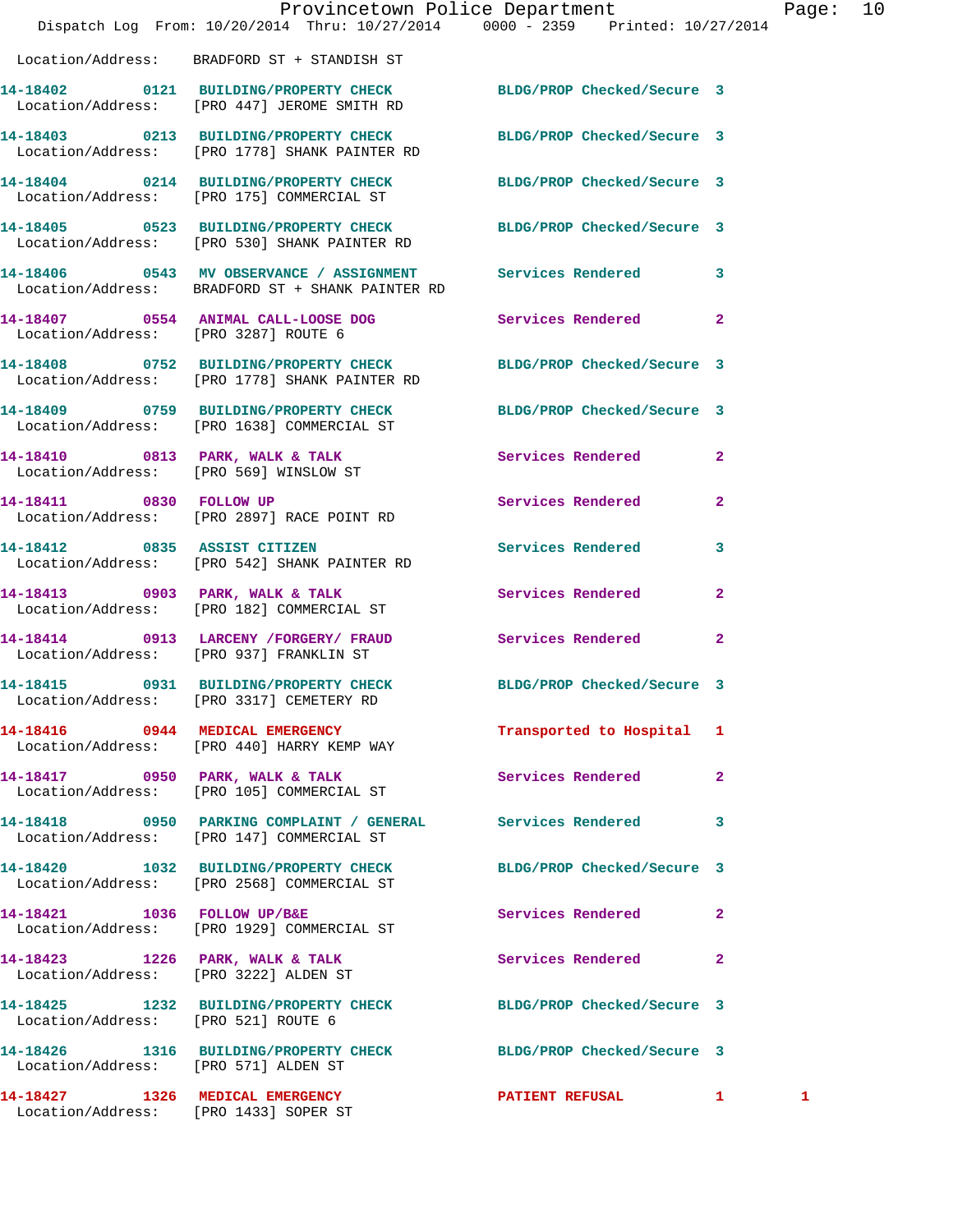|                                 | Provincetown Police Department<br>Dispatch Log From: 10/20/2014 Thru: 10/27/2014 0000 - 2359 Printed: 10/27/2014 |                            |                |
|---------------------------------|------------------------------------------------------------------------------------------------------------------|----------------------------|----------------|
|                                 | 14-18428 1335 PARK, WALK & TALK 1988 Services Rendered<br>Location/Address: [PRO 105] COMMERCIAL ST              |                            | $\overline{2}$ |
|                                 | 14-18429 1342 MV OBSERVANCE / ASSIGNMENT Services Rendered<br>Location/Address: BRADFORD ST + STANDISH ST        |                            | 3              |
|                                 | 14-18430 1348 PARK, WALK & TALK 1988 Services Rendered<br>Location/Address: [PRO 2206] COMMERCIAL ST             |                            | $\mathbf{2}$   |
| 14-18431 1351 MV STOP           | Location/Address: [PRO 37] BRADFORD ST                                                                           | <b>VERBAL WARNING</b>      | 3              |
|                                 | 14-18432 1359 VANDALISM M/V<br>Location/Address: [PRO 3912] SHANKPAINTER RD                                      | Services Rendered          | 3              |
|                                 | 14-18434 1512 BUILDING/PROPERTY CHECK Services Rendered<br>Location/Address: [PRO 3430] COMMERCIAL ST            |                            | 3              |
|                                 | 14-18435 1525 HARASSMENT<br>Location/Address: [PRO 395] COMMERCIAL ST                                            | Services Rendered          | $\overline{a}$ |
|                                 | 14-18436 1634 BUILDING/PROPERTY CHECK Services Rendered<br>Location/Address: [PRO 3259] MACMILLAN WHARF          |                            | 3              |
|                                 | 14-18438 1707 BACK PAIN/EVALUATION<br>Location/Address: [PRO 2490] PROVINCELANDS RD                              | Services Rendered          | 1              |
|                                 | 14-18440 1756 BUILDING/PROPERTY CHECK BLDG/PROP Checked/Secure 3<br>Location/Address: [PRO 519] RACE POINT RD    |                            |                |
|                                 | 14-18441 1821 BUILDING/PROPERTY CHECK BLDG/PROP Checked/Secure 3<br>Location/Address: [PRO 433] RYDER ST EXT     |                            |                |
|                                 | 14-18442 1856 HAND LACERATION/FIRST AID Services Rendered<br>Location/Address: [PRO 2458] MASONIC PL             |                            | 1              |
|                                 | 14-18443 1902 VERBAL BRAKE/PLATE LIGHTS VERBAL WARNING<br>Location/Address: BANGS ST + BRADFORD ST               |                            | 3              |
|                                 | 14-18444 1921 MV COMPLAINT<br>Location/Address: [PRO 2520] PRINCE ST                                             | Services Rendered          | $\overline{a}$ |
|                                 | 14-18445    1942    NOTIFY NSTAR<br>Location/Address: [PRO 2693] FREEMAN ST                                      | Taken/Referred to Other    | 3              |
|                                 | 14-18446 2020 MV OBSERVANCE / ASSIGNMENT<br>Location/Address: HIGH POLE HL + BRADFORD ST                         | Services Rendered          | 3              |
|                                 | 14-18447 2047 BUILDING/PROPERTY CHECK<br>Location/Address: [PRO 440] HARRY KEMP WAY                              | BLDG/PROP Checked/Secure 3 |                |
| Location/Address: COMMERCIAL ST | $14-18448$ 2054 PARK, WALK & TALK                                                                                | Services Rendered          | 2              |
| 14-18450 2159 BAR CHECK         | Location/Address: [PRO 2737] COMMERCIAL ST                                                                       | BLDG/PROP Checked/Secure 2 |                |
|                                 | 14-18451 2201 BUILDING/PROPERTY CHECK<br>Location/Address: [PRO 2898] JEROME SMITH RD                            | Services Rendered          | 3              |
| 14-18452 2218 BAR CHECK         | Location/Address: [PRO 3443] COMMERCIAL ST                                                                       | BLDG/PROP Checked/Secure 2 |                |
| 14-18454 2339 FOUND PURSE       | Location/Address: [PRO 542] SHANK PAINTER RD                                                                     | Services Rendered          | 3              |
|                                 |                                                                                                                  |                            |                |

**For Date: 10/25/2014 - Saturday**

**14-18455 0002 LOBBY TRAFFIC Services Rendered 2 19**  Location/Address: [PRO 542] SHANK PAINTER RD

Page: 11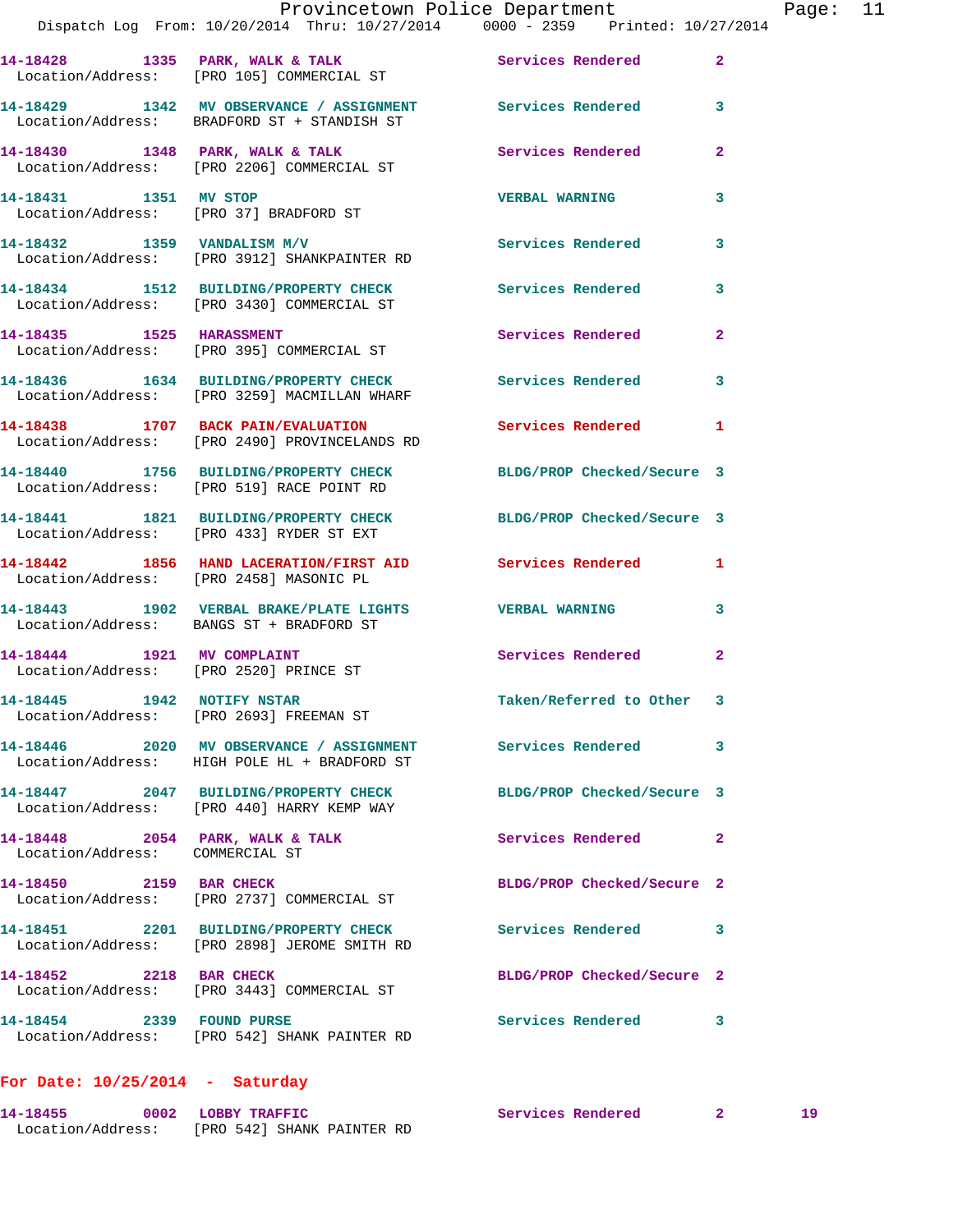|                                                              | 14-18456 0012 BUILDING/PROPERTY CHECK<br>Location/Address: [PRO 530] SHANK PAINTER RD     | BLDG/PROP Checked/Secure 3 |                            |
|--------------------------------------------------------------|-------------------------------------------------------------------------------------------|----------------------------|----------------------------|
| Location/Address: COMMERCIAL ST                              | 14-18458 0111 BUILDING/PROPERTY CHECK                                                     | BLDG/PROP Checked/Secure 3 |                            |
|                                                              | 14-18459 0117 BUILDING/PROPERTY CHECK<br>Location/Address: [PRO 3256] COMMERCIAL ST       | BLDG/PROP Checked/Secure 3 |                            |
|                                                              | 14-18460 0138 BUILDING/PROPERTY CHECK<br>Location/Address: [PRO 175] COMMERCIAL ST        | BLDG/PROP Checked/Secure 3 |                            |
|                                                              | 14-18461 0217 BUILDING/PROPERTY CHECK<br>Location/Address: [PRO 1646] WINSLOW ST          | BLDG/PROP Checked/Secure 3 |                            |
|                                                              | 14-18462 0528 BUILDING/PROPERTY CHECK<br>Location/Address: [PRO 1638] COMMERCIAL ST       | BLDG/PROP Checked/Secure 3 |                            |
|                                                              | 14-18463 0534 BUILDING/PROPERTY CHECK<br>Location/Address: [PRO 1778] SHANK PAINTER RD    | BLDG/PROP Checked/Secure 3 |                            |
| 14-18464 0536 ANIMAL CALL<br>Location/Address: COMMERCIAL ST |                                                                                           | No Action Required         | $\mathbf{2}$               |
|                                                              | 14-18465 0536 ASSIST AGENCY / WATER DEPT<br>Location/Address: [PRO 730] BRADFORD ST       | Taken/Referred to Other 3  |                            |
|                                                              | 14-18466 0604 BUILDING/PROPERTY CHECK<br>Location/Address: [PRO 2568] COMMERCIAL ST       | BLDG/PROP Checked/Secure 3 |                            |
|                                                              | 14-18467 0623 BUILDING/PROPERTY CHECK<br>Location/Address: [PRO 519] RACE POINT RD        | BLDG/PROP Checked/Secure 3 |                            |
| Location/Address: [PRO 3287] ROUTE 6                         | 14-18468 0714 BUILDING/PROPERTY CHECK                                                     | BLDG/PROP Checked/Secure 3 |                            |
| Location/Address: COMMERCIAL ST                              | 14-18469 0727 ANIMAL CALL/RACOON PICKUP Services Rendered                                 |                            | $\mathbf{2}$               |
| 14-18470<br>Location/Address: [PRO 961] JOHNSON ST           | 0738 PARKING COMPLAINT / GENERAL Citation/Warning Issued 3                                |                            |                            |
|                                                              | 14-18471 0908 ANIMAL CALL/CAPE WILDLIFE Services Rendered<br>Location: [OT] CAPE WILDLIFE |                            | $\mathbf{2}$               |
|                                                              | 14-18472 0911 BUILDING/PROPERTY CHECK<br>Location/Address: [PRO 1778] SHANK PAINTER RD    | BLDG/PROP Checked/Secure 3 |                            |
|                                                              | 14-18474 0926 BUILDING/PROPERTY CHECK<br>Location/Address: [PRO 2206] COMMERCIAL ST       | BLDG/PROP Checked/Secure 3 |                            |
|                                                              | 14-18473 0927 ANIMAL CALL/DEAD CAT<br>Location/Address: [PRO 1422] PLEASANT ST            | Services Rendered          | $\mathbf{2}$               |
| 14-18475 0943 ITEM RETURNED                                  | Location/Address: [PRO 542] SHANK PAINTER RD                                              | Services Rendered          | 3                          |
| 14-18476    1022    PARK, WALK & TALK                        | Location/Address: [PRO 105] COMMERCIAL ST                                                 | Services Rendered          | $\overline{a}$             |
|                                                              | 14-18478 1206 ANIMAL CALL/LOOSE DOG<br>Location/Address: [PRO 175] COMMERCIAL ST          | Unfounded                  | $\overline{2}$             |
| 14-18479 1230 PARADE                                         | Location/Address: [PRO 3398] COMMERCIAL ST                                                | Services Rendered          | $\overline{\phantom{0}}$ 2 |
| Location/Address: [PRO 571] ALDEN ST                         | 14-18480 1300 BUILDING/PROPERTY CHECK                                                     | BLDG/PROP Checked/Secure 3 |                            |
|                                                              |                                                                                           |                            |                            |

**14-18481 1305 BUILDING/PROPERTY CHECK BLDG/PROP Checked/Secure 3**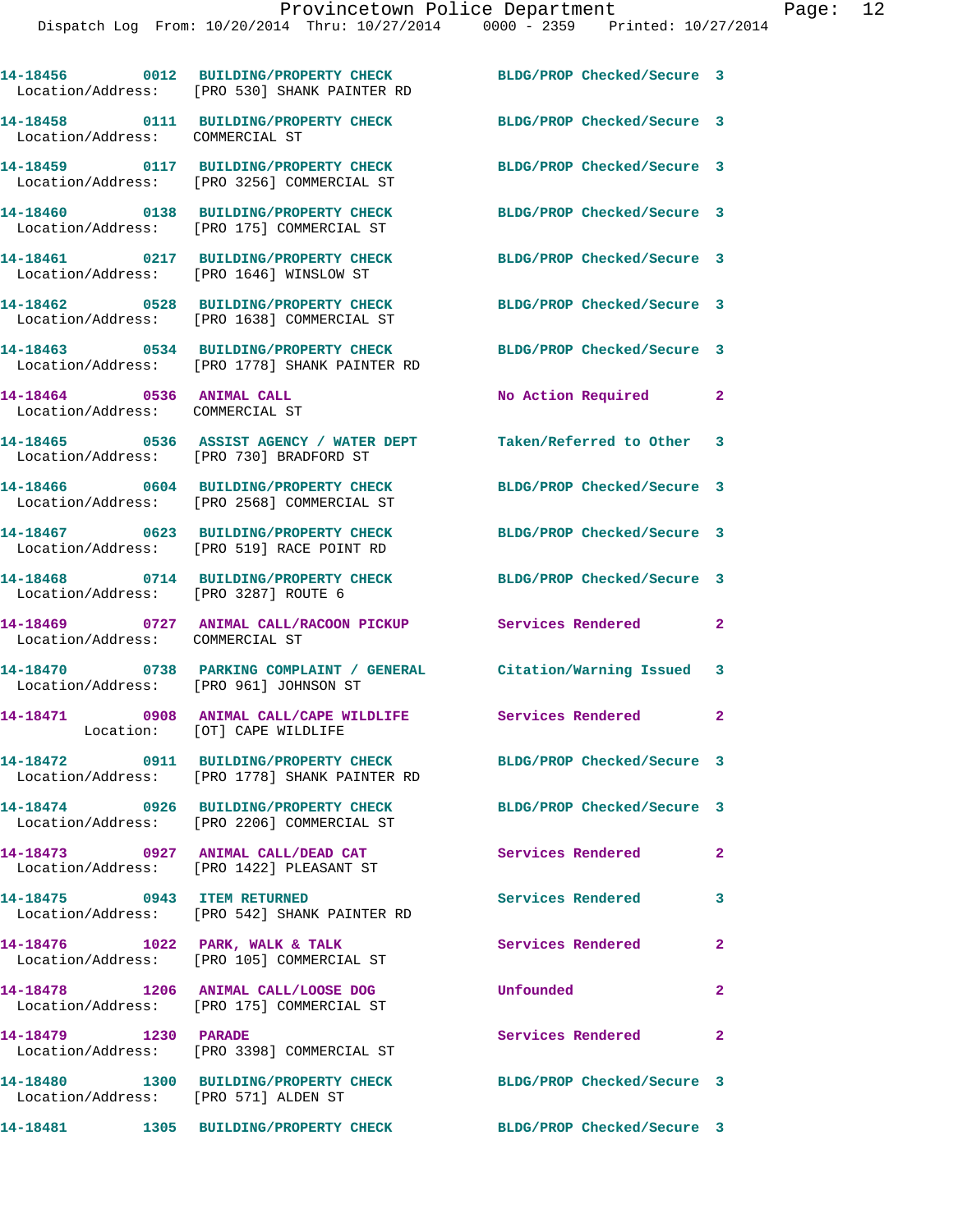|                                 | Dispatch Log From: 10/20/2014 Thru: 10/27/2014 0000 - 2359 Printed: 10/27/2014                               | Provincetown Police Department |              | Page: 13 |  |
|---------------------------------|--------------------------------------------------------------------------------------------------------------|--------------------------------|--------------|----------|--|
|                                 | Location/Address: [PRO 519] RACE POINT RD                                                                    |                                |              |          |  |
|                                 | 14-18482 1328 BUILDING/PROPERTY CHECK<br>Location/Address: [PRO 3317] CEMETERY RD                            | BLDG/PROP Checked/Secure 3     |              |          |  |
|                                 | 14-18483 1328 BUILDING/PROPERTY CHECK<br>Location/Address: [PRO 3318] CEMETERY RD                            | BLDG/PROP Checked/Secure 3     |              |          |  |
|                                 | 14-18484 1405 ITEM RETURNED-LOST KEYS<br>Location/Address: [PRO 542] SHANK PAINTER RD                        | Services Rendered 3            |              |          |  |
|                                 | 14-18485 1432 LOST LG PHONE<br>Location: [PRO 3431] LOPES SQUARE                                             | Services Rendered              | 3            |          |  |
| 14-18486 1446 MV ACCIDENT       | Location/Address: CENTER ST + COMMERCIAL ST                                                                  | Services Rendered 1            |              |          |  |
|                                 | 14-18487 1458 VANDALISM<br>Location/Address: [PRO 3770] COMMERCIAL ST                                        | Services Rendered              | 3            |          |  |
|                                 | 14-18488 1521 PROPERTY CHECK REQUEST Services Rendered 3<br>Location/Address: [PRO 3770] COMMERCIAL ST       |                                |              |          |  |
|                                 | 14-18489 1706 BUILDING/PROPERTY CHECK BLDG/PROP Checked/Secure 3<br>Location/Address: [PRO 61] BRADFORD ST   |                                |              |          |  |
| 14-18491 1721 MV STOP           | Location/Address: CEMETERY RD + WAREHAM ST                                                                   | <b>VERBAL WARNING</b>          | 3            |          |  |
|                                 | 14-18492 1748 FOUND SILVER RING<br>Location/Address: [PRO 3443] COMMERCIAL ST                                | Services Rendered 3            |              |          |  |
|                                 | 14-18493 1754 BUILDING/PROPERTY CHECK<br>Location/Address: [PRO 489] MAYFLOWER AVE                           | BLDG/PROP Checked/Secure 3     |              |          |  |
|                                 | 14-18494 1801 BUILDING/PROPERTY CHECK<br>Location/Address: [PRO 3292] COMMERCIAL ST                          | Services Rendered 3            |              |          |  |
|                                 | 14-18495 1816 FOUND KEYS<br>Location/Address: [PRO 433] RYDER ST EXT                                         | Services Rendered              | 3            |          |  |
|                                 | 14-18496 1822 BUILDING/PROPERTY CHECK BLDG/PROP Checked/Secure 3<br>Location/Address: [PRO 564] BAYBERRY AVE |                                |              |          |  |
| 14-18497 1823 LOST PAGER        | Location/Address: [PRO 105] COMMERCIAL ST                                                                    | Services Rendered 3            |              |          |  |
|                                 | 14-18498 1828 FOLLOW UP<br>Location/Address: [PRO 3670] SHANK PAINTER RD                                     | Services Rendered              | $\mathbf{2}$ |          |  |
| Location/Address: COMMERCIAL ST | 14-18500 1917 PARK, WALK & TALK 1998 Services Rendered                                                       |                                | $\mathbf{2}$ |          |  |
|                                 | 14-18499 1921 COMPLAINT<br>Location/Address: [PRO 285] COMMERCIAL ST                                         | <b>GONE ON ARRIVAL</b>         | 3            |          |  |
|                                 | 14-18501 2049 BUILDING/PROPERTY CHECK Services Rendered<br>Location/Address: [PRO 2500] COMMERCIAL ST        |                                | 3            |          |  |
|                                 | 14-18502 2120 BUILDING/PROPERTY CHECK<br>Location/Address: [PRO 433] RYDER ST EXT                            | BLDG/PROP Checked/Secure 3     |              |          |  |
|                                 | 14-18503 2212 BUILDING/PROPERTY CHECK Services Rendered<br>Location/Address: [PRO 2206] COMMERCIAL ST        |                                | 3            |          |  |
|                                 | 14-18504 2338 COMPLAINT<br>Location/Address: [PRO 2440] WINTHROP ST                                          | GONE ON ARRIVAL 3              |              |          |  |
| 14-18506 2353 LOST WALLET       | Location/Address: [PRO 105] COMMERCIAL ST                                                                    | Services Rendered              | 3            |          |  |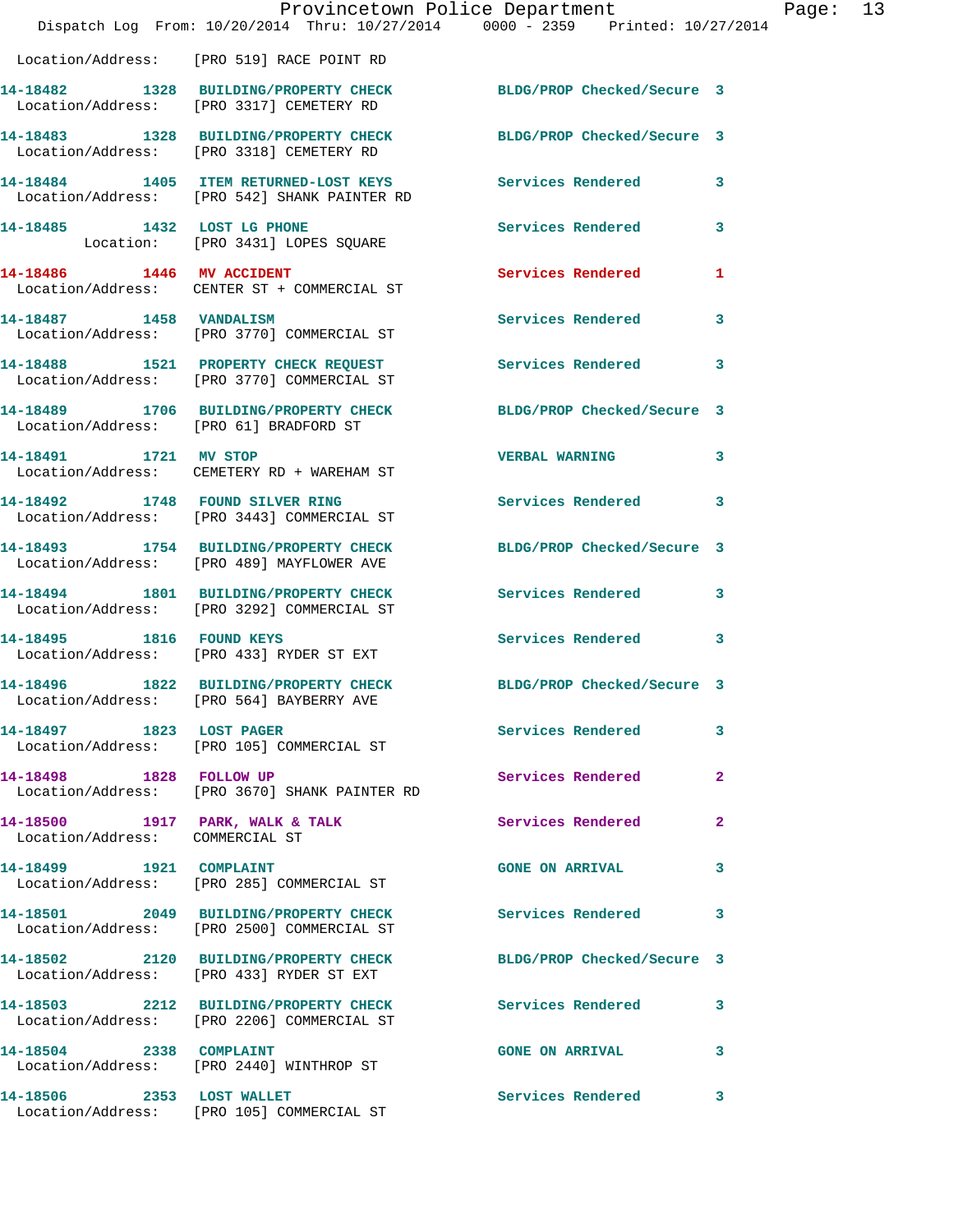**For Date: 10/26/2014 - Sunday**

**14-18507 0014 LOBBY TRAFFIC Services Rendered 2 16**  Location/Address: [PRO 542] SHANK PAINTER RD **14-18508 0049 BUILDING/PROPERTY CHECK BLDG/PROP Checked/Secure 3**  Location/Address: [PRO 1989] COMMERCIAL ST **14-18509 0056 BUILDING/PROPERTY CHECK BLDG/PROP Checked/Secure 3**  Location/Address: [PRO 2568] COMMERCIAL ST **14-18510 0059 BUILDING/PROPERTY CHECK BLDG/PROP Checked/Secure 3**  Location/Address: [PRO 3770] COMMERCIAL ST **14-18511 0114 PARK, WALK & TALK Services Rendered 2**  Location/Address: [PRO 165] COMMERCIAL ST **14-18512 0205 BUILDING/PROPERTY CHECK BLDG/PROP Checked/Secure 3**  Location/Address: [PRO 521] ROUTE 6 **14-18513 0227 BUILDING/PROPERTY CHECK BLDG/PROP Checked/Secure 3**  Location/Address: [PRO 440] HARRY KEMP WAY **14-18514 0439 BUILDING/PROPERTY CHECK BLDG/PROP Checked/Secure 3**  Location/Address: [PRO 516] RACE POINT RD **14-18515 0449 BUILDING/PROPERTY CHECK BLDG/PROP Checked/Secure 3**  Location/Address: [PRO 3259] MACMILLAN WHARF **14-18516 0640 911/SEVER NOSE BLEED Transported to Hospital 1**  Location/Address: [PRO 2026] BRADFORD ST **14-18518 0716 COMPLAINT Services Rendered 3**  Location/Address: [PRO 542] SHANK PAINTER RD **14-18519 0744 LOST/BAG WALLET Services Rendered 3**  Location/Address: [PRO 542] SHANK PAINTER RD **14-18520 0755 BUILDING/PROPERTY CHECK Services Rendered 3**  Location/Address: [PRO 3430] COMMERCIAL ST **14-18521 0831 MV OBSERVANCE / ASSIGNMENT Services Rendered 3**  Location/Address: **14-18522 0843 BUILDING/PROPERTY CHECK BLDG/PROP Checked/Secure 3**  Location/Address: [PRO 1638] COMMERCIAL ST **14-18523 0850 MEDICAL/BIKE ACCIDENT Transported to Hospital 1**  Location/Address: COMMERCIAL ST + JOHNSON ST **14-18525 0937 ANIMAL CALL/LOOSE DOG Services Rendered 2**  Location/Address: COMMERCIAL ST **14-18526 0950 MV OBSERVANCE / ASSIGNMENT Services Rendered 3**  Location/Address: HIGH POLE HL + BRADFORD ST **14-18527 0959 MV HIT & RUN Services Rendered 2**  Location/Address: [PRO 357] COMMERCIAL ST **14-18528 1049 LOST SAMSUNG GAL S3 RED Services Rendered 3**  Location/Address: [PRO 2519] ROUTE 6 **14-18529 1120 LOST BLACK SAMSUNG Services Rendered 3**  Location/Address: [PRO 80] CARVER ST **14-18530 1142 LOST LG PHONE Services Rendered 3**  Location/Address: [PRO 399] COMMERCIAL ST

**14-18532 1200 BUILDING/PROPERTY CHECK Services Rendered 3**  Location/Address: NELSON AVE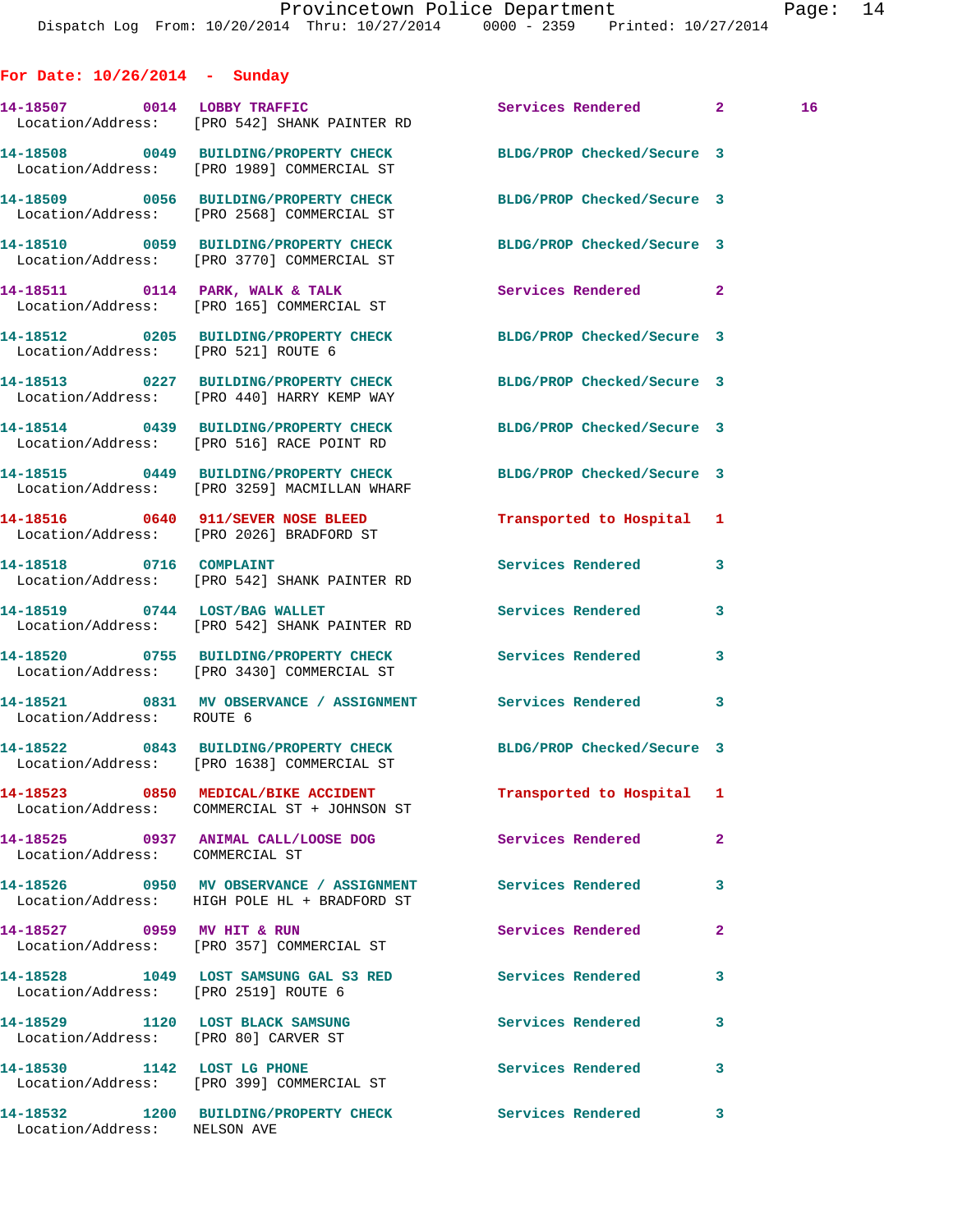## Provincetown Police Department Page: 15

Dispatch Log From: 10/20/2014 Thru: 10/27/2014 0000 - 2359 Printed: 10/27/2014

| 14-18531 1206 PARK, WALK & TALK<br>Location/Address: COMMERCIAL ST |                                                                                         | Services Rendered          | $\overline{2}$             |
|--------------------------------------------------------------------|-----------------------------------------------------------------------------------------|----------------------------|----------------------------|
| 14-18533 1301 HARASSMENT<br>Location/Address: COMMERCIAL ST        |                                                                                         | Services Rendered          | $\mathbf{2}$               |
| Location/Address: SHANK PAINTER RD                                 | 14-18534 1342 MV OBSERVANCE / ASSIGNMENT Services Rendered                              |                            | $\mathbf{3}$               |
| 14-18535 1409 PARKING COMPLAINT<br>Location/Address: RYDER ST      |                                                                                         | Services Rendered          | 3                          |
| 14-18537 1443 BIKE GENERAL                                         | Location/Address: [PRO 2448] OFF CEMETERY RD                                            | Services Rendered 2        |                            |
| 14-18536 1445 ALARM -FRONT DOOR<br>Location/Address: COMMERCIAL ST |                                                                                         | Services Rendered          | 1                          |
|                                                                    | 14-18538 1534 LOST DEBIT CARD<br>Location/Address: [PRO 542] SHANK PAINTER RD           | Services Rendered 3        |                            |
|                                                                    | 14-18539 1549 BUILDING/PROPERTY CHECK<br>Location/Address: [PRO 488] MAYFLOWER AVE      | BLDG/PROP Checked/Secure 3 |                            |
| Location/Address: [PRO 571] ALDEN ST                               | 14-18540 1558 BUILDING/PROPERTY CHECK                                                   | BLDG/PROP Checked/Secure 3 |                            |
| 14-18541 1559 HAZARDS                                              | Location/Address: ROUTE 6 + SHANK PAINTER RD                                            | Taken/Referred to Other 2  |                            |
| Location/Address: SNAIL RD                                         | 14-18542 1603 MV OBSERVANCE / ASSIGNMENT                                                | No Action Required         | $\overline{\phantom{a}}$ 3 |
|                                                                    | 14-18544 1623 FOUND VISA CARD<br>Location/Address: [PRO 542] SHANK PAINTER RD           | No Action Required 3       |                            |
|                                                                    | 14-18543 1625 BUILDING/PROPERTY CHECK<br>Location/Address: [PRO 440] HARRY KEMP WAY     | BLD/PROP CHECKED UNSECUR 3 |                            |
| 14-18545   1626   FOUND IPHONE                                     | Location/Address: [PRO 3421] COMMERCIAL ST                                              | No Action Required 3       |                            |
|                                                                    | 14-18546 1846 BUILDING/PROPERTY CHECK<br>Location/Address: [PRO 444] HIGH POLE HILL     | BLDG/PROP Checked/Secure 3 |                            |
|                                                                    | 14-18547 1847 ASSIST CITIZEN-WELLBEING<br>Location/Address: [PRO 3670] SHANK PAINTER RD | Services Rendered          | 3                          |
|                                                                    | 14-18549 1926 BUILDING/PROPERTY CHECK<br>Location/Address: [PRO 1638] COMMERCIAL ST     | BLDG/PROP Checked/Secure 3 |                            |
|                                                                    | 14-18548 1927 BUILDING/PROPERTY CHECK<br>Location/Address: [PRO 530] SHANK PAINTER RD   | BLDG/PROP Checked/Secure 3 |                            |
|                                                                    | 14-18550 1929 BUILDING/PROPERTY CHECK<br>Location/Address: [PRO 175] COMMERCIAL ST      | BLDG/PROP Checked/Secure 3 |                            |
|                                                                    | 14-18551 2008 ASSIST AGENCY / WATER DEPT<br>Location/Address: [PRO 1641] BRADFORD ST    | No Action Required         | 3                          |
|                                                                    | 14-18552 2030 MEDICAL EMERGENCY<br>Location/Address: [PRO 1119] WAREHAM ST              | <b>PATIENT REFUSAL</b>     | 1                          |
|                                                                    | 14-18553 2113 MV OBSERVANCE / ASSIGNMENT<br>Location/Address: [PRO 711] BRADFORD ST     | No Action Required         | 3                          |

**14-18554 2126 BUILDING/PROPERTY CHECK BLDG/PROP Checked/Secure 3**  Location/Address: [PRO 519] RACE POINT RD

**14-18556 2201 BUILDING/PROPERTY CHECK BLDG/PROP Checked/Secure 3**